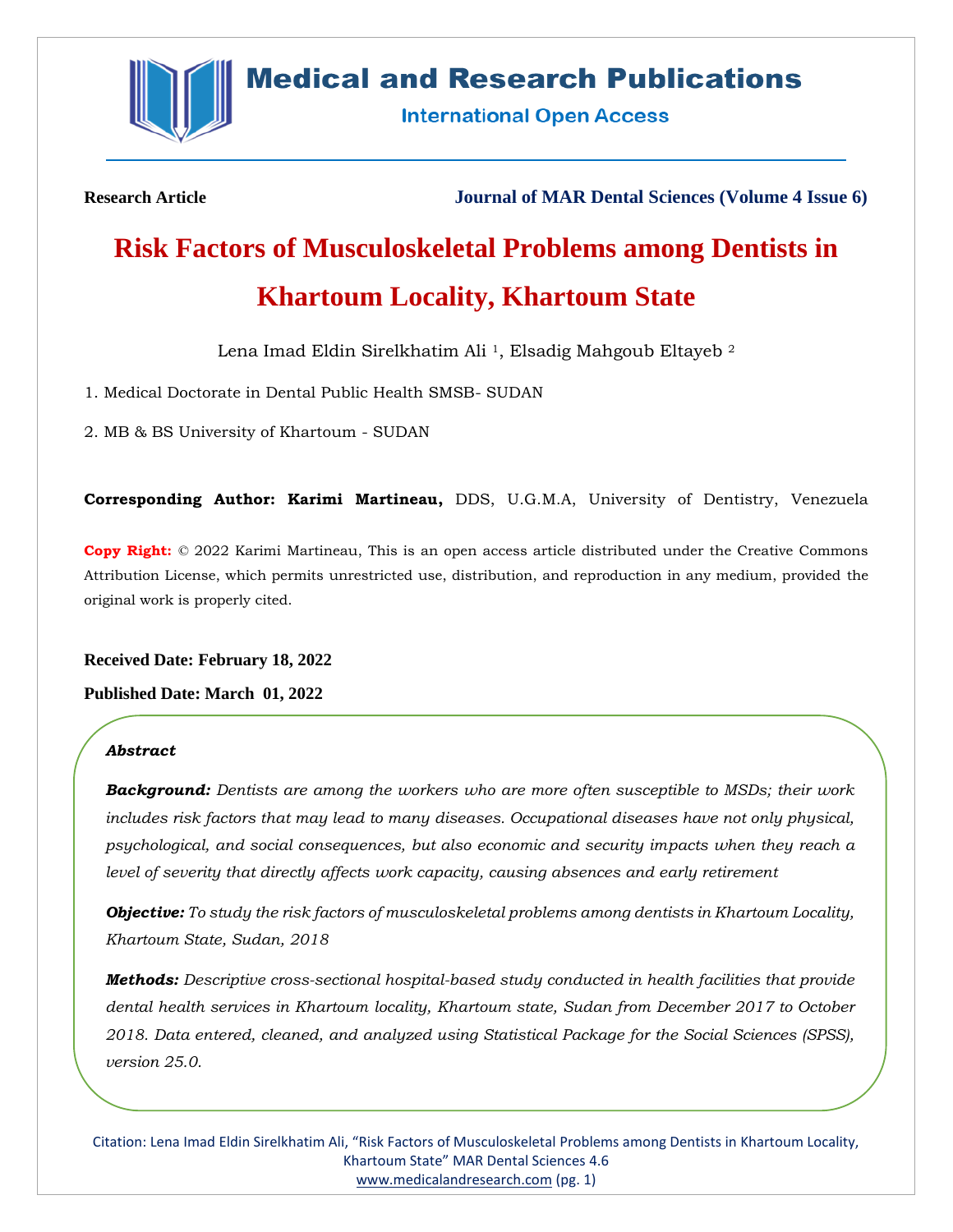*Results: This study covered 230 study participants (dentists) recruited randomly from Khartoum state, Sudan, 2018. The mean age was 31.1 ± 5.9 and male: female ratio 1:2.2. Regarding professional background, the study found that (26.1%) were specialists, (10.9%) registrars and (63 %) were medical officers. Concerning the risk factors related to the presence of musculoskeletal problems, the study found that nearly third of the study participants, (30.9%) of them had inactive physical life style, (18.3%) had average daily working hours more than ten, (7.8%) had more than 10 hours of contact with patients, and (12.6%) had more than 20 patients per day. Moreover, the study found that more than half of them (51.3%) performing surgical operations, and (59.1%) had not enough rest breaks. The study found that the study participants had 8±2.7 hours as daily working time, 6.3±3.1 hours as a contact time with the patients and 13.4±11.7 patients to deal with per day.*

*Conclusion and recommendation: In this study, musculoskeletal problems among dentists were positively associated with the daily working hours (p = 0.0003), and with daily number of cases seen by them (p = 0.0422).*

*Keywords: risk factors, musculoskeletal problems, work-related musculoskeletal disorders, Dentists.*

#### **Abbreviations**

MS Musculoskeletal MSDs Musculoskeletal Disorders OR Odds Ratio PSPs Prolonged Static Postures WHO World Health Organization WMSDs Work-Related Musculoskeletal Disorders

#### **Introduction**

The term "work-related musculoskeletal disorders" (WMSDs) refers to MSDs that are made worse or longer lasting by work conditions. MSDs are some of the most important work-related problems currently reported. Musculoskeletal problems called as ergonomics disorders, repetitive motion injury, repetitive stress injury, or overuse injury. Dentists are among the workers who are more often

Citation: Lena Imad Eldin Sirelkhatim Ali, "Risk Factors of Musculoskeletal Problems among Dentists in Khartoum Locality, Khartoum State" MAR Dental Sciences 4.6 [www.medicalandresearch.com](http://www.medicalandresearch.com/) (pg. 2)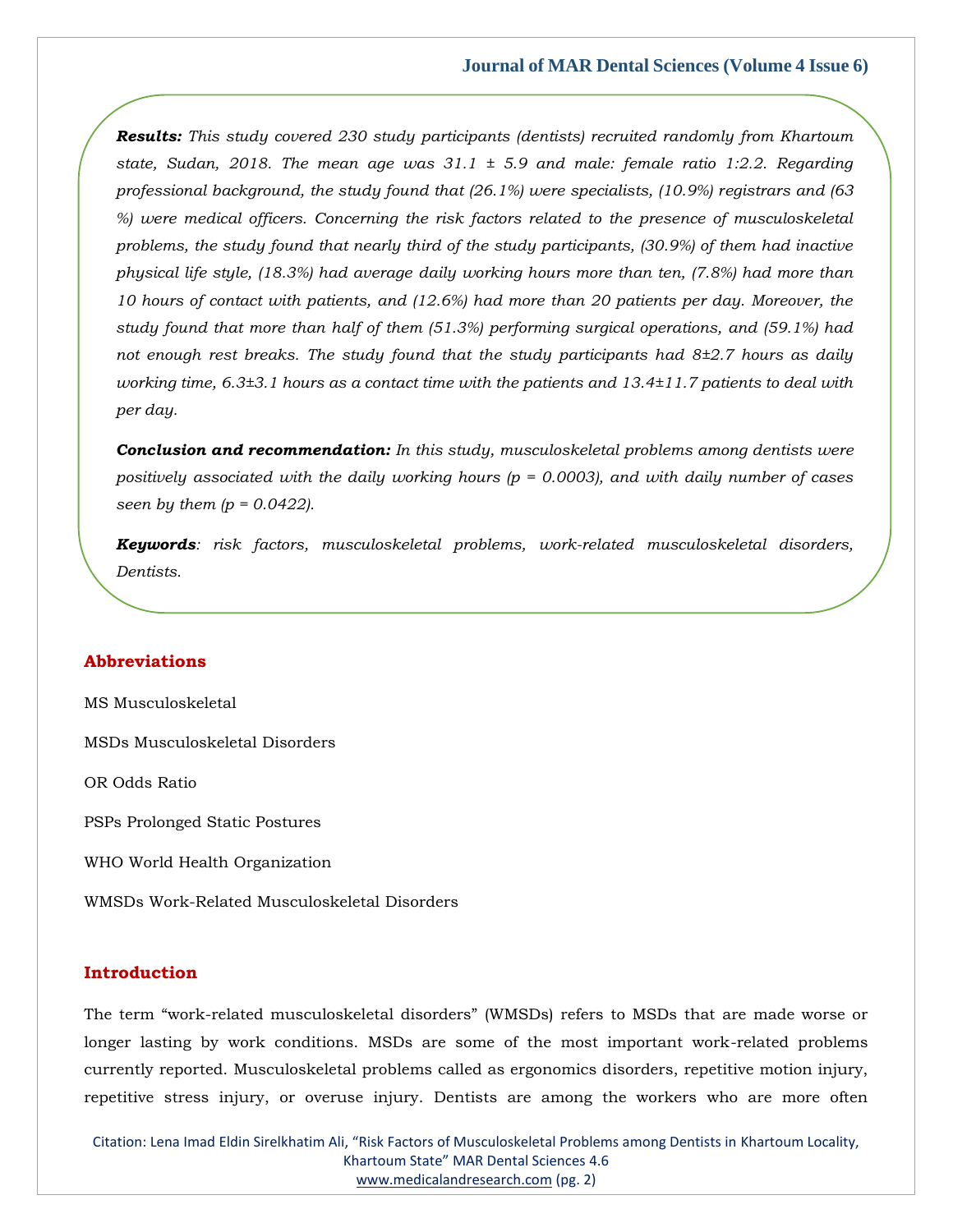susceptible to MSDs; their work includes risk factors that may lead to many diseases [1]. Occupational diseases have not only physical, psychological, and social consequences, but also economic [3] and security impacts when they reach a level of severity that directly affects work capacity, causing absences and early retirement [2].

In dentistry, overstrained and awkward postures, repetitiveness of different joint movements, use of high frequency vibration tools, and psychological stress have been identified as risk factors. In the last decade, various studies have been published around the world citing the high prevalence of WRMDs among dental professionals. The most affected regions reported are the back and neck. The need for prevention of these disorders has been identified, including identification and modification of risk factors associated with this profession. In most studies only a few of these risk factors have been taken into account simultaneously. This makes it difficult to appreciate the impact of specific risk factors since most studies did not control appropriately for concurrent risk factors [4]. Very few studies have been undertaken in occupational groups with respect to the simultaneous occurrence of different musculoskeletal complaints and their interrelationships [5]. Throughout this context, this study aimed to measure the prevalence of musculoskeletal problems among dentists in Khartoum Locality, Khartoum State, Sudan, 2018

#### **Appropriate Headings**

#### **Literature Review**

Individual susceptibility or predisposition and personal risk factors such as past injury and underlying medical conditions contribute to the risk for musculoskeletal disorders. There are steps every dental professional can take to reduce their risk of sustaining musculoskeletal disorders [6]. Health problems range from discomfort, minor aches, and pains, to more serious medical conditions resulting in significant social and economic consequences, such as reduced quality of dental treatment, absence from work, and even leaving the profession [4-7].

Dental profession and practice represent a unique occupation with regard to work demands and occupational hazards. Dentists normally work in restricted areas for extended hours in uncomfortable postures that require excessive use of vision, neck, back and hands. This can lead to discomfort, pain, strain and fatigue on muscles especially those of the neck and back thus contributing to increased prevalence of musculoskeletal symptoms (MS). Dentists at work are susceptible to the development of health disorders. Bad working habits, repetitive tasks and uncomfortable posture contribute to musculoskeletal disorders (MSDs), stress and loss of production. Occupational injuries involving musculoskeletal tissues are often related to repetitive movements of upper limbs and prolonged postures such as sitting and standing activities common in dentistry [4].

Citation: Lena Imad Eldin Sirelkhatim Ali, "Risk Factors of Musculoskeletal Problems among Dentists in Khartoum Locality, Khartoum State" MAR Dental Sciences 4.6 [www.medicalandresearch.com](http://www.medicalandresearch.com/) (pg. 3)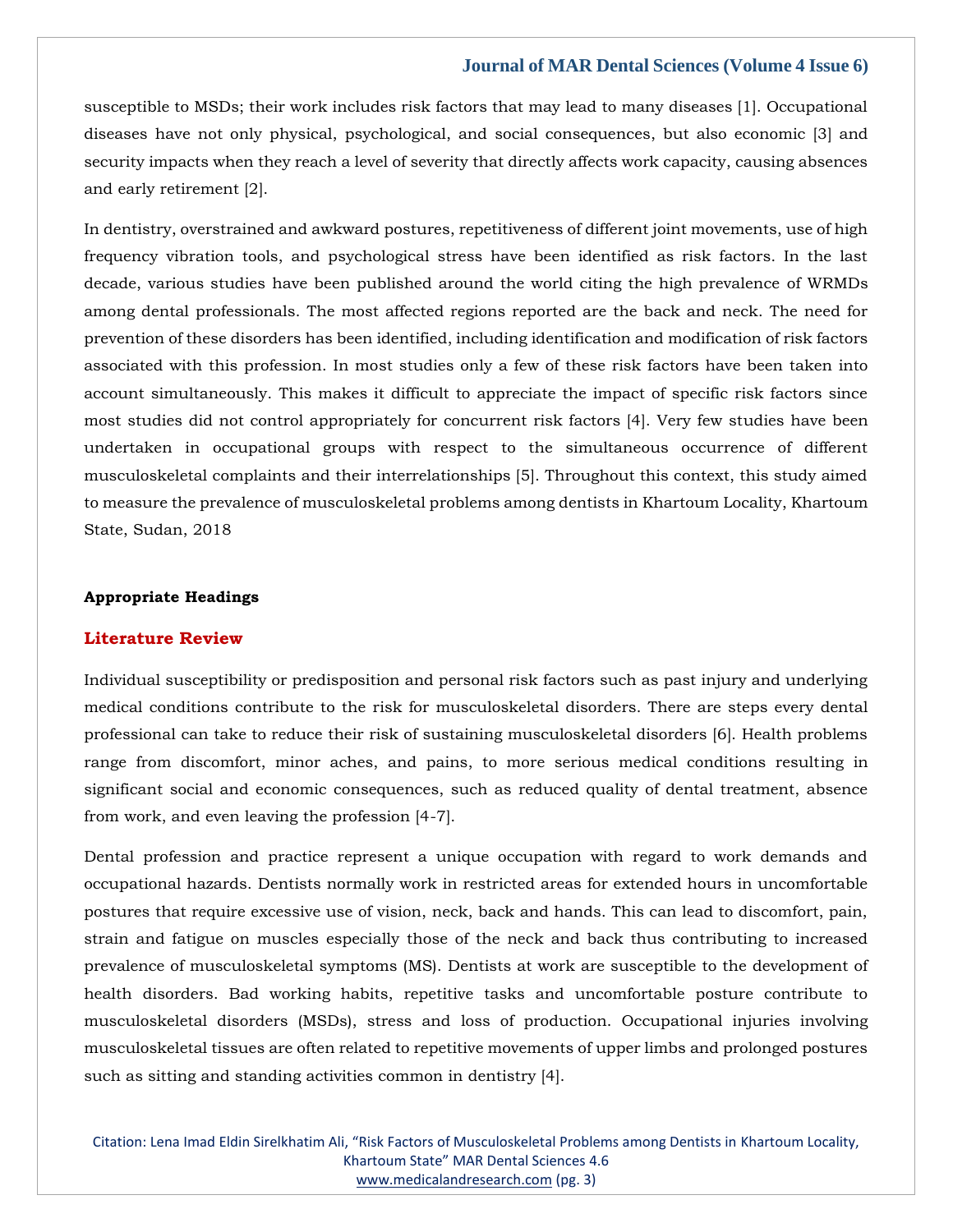The physical load among dentists seems to put them at risk for the occurrence of musculoskeletal disorders. Muscular imbalance, neuromuscular inhibition, and pain and dysfunction may frequently be observed among oral health care providers. Repeated unnatural, deviated or inadequate working postures, forceful hand movements, inadequate equipment or workplace designs and inappropriate work patterns are likely to be the particular risk factors [4-5].

However, MSDs are not an avoidable part of the oral health care providers' professional lives. The high frequency of musculoskeletal disorders probably reflects the specific work load in dentistry, with high demands on vision and precision and fine manipulative hand movements and work with unsupported, elevated arms. The symptoms might impair work capacity and the future possibility to stay in the profession. Studies have shown that active leisure and several psychosocial work factors strongly influence good general health and well-being. Physical tasks influence musculoskeletal disorders more than active leisure and psychosocial work factors. The data on the prevalence of work-related musculoskeletal disorders for different professions can provide the basis for formulation of necessary strategies to prevent them in the future [5].

Musculoskeletal diseases, covering a wide range of complains including pain, weakness and parasesthesia, are reported to be associated with wide range of occupations [6]. However, it should be indicated that other factors can contribute to the development and the experience of pain and discomfort. Later investigations indicated that causes in the psychic working environment such as work satisfaction, the level of appreciation, self-confidence, anxiety and worry about the future can also influence the experience of pain and discomfort [6]. Studies emphasized that dissatisfaction with work, demand of performance, anxiety, psychosomatic sickness (headache, insomnia, stomach trouble) and concern about the future, can be strong contributing factors in pain and discomfort perception. He concluded that these factors together may give rise unsatisfactory personal harmonity, which probably increases the risk of pain and discomfort [5] [6].

Many risk factors have been identified, including static and awkward posture and work practices. Overall, the review suggests that musculoskeletal problems represent a significant burden for the dental profession. [7]. The mechanism of musculoskeletal disorder can be explained by means of flowchart. Dentists must understand the mechanisms that contribute to MSDs so they can make informed choices regarding ergonomic equipment, exercise and lifestyle. Having this knowledge is key in preventing and managing work-related musculoskeletal problems in clinical dentistry [8].

Some useful strategies for reducing the risk of repetitive strain injuries are to use instruments with larger-diameter handles that require less gripping force; select instruments that are textured to allow easier gripping; avoid awkward wrist positions;9 take small rest breaks when performing repetitive tasks; and use mechanical scaling devices where appropriate to reduce the need to exert force when root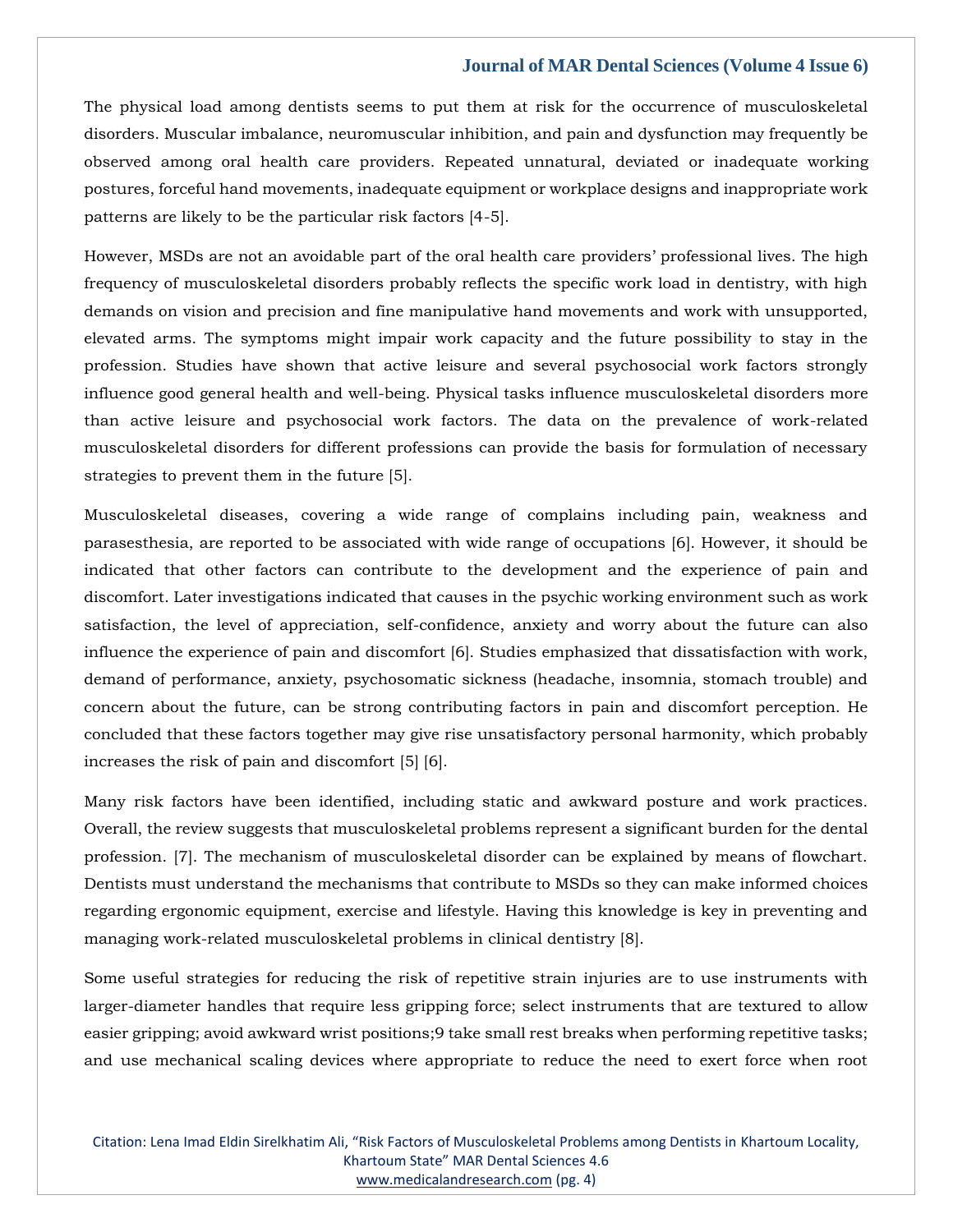planning and scaling. The use of mechanical scaling devices will also decrease the duration of the stressful activity [9].

Dentists often work using static body positions, such as extended elbows, for prolonged periods of time. This requires the retraction of at least 50% of the body's muscles to allow the body to remain motionless while resisting gravity. This static loading of the muscles causes greater fatigue than moving forces, and may lead to MSDs in addition to chronic back, neck, or shoulder pain. Posture and patient positioning are two important tools in preventing the use of static body positions. Operator and assistant posture and patient positioning go hand in hand as a strategy for improving chair-side ergonomics. Good operator position consists of: Head and neck relatively erect with the focal distance 13 inches to 18 inches from the patient's face, Operator loupes adjusted to focus on the working field at a distance of 13 inches to 18 inches, Shoulders should be parallel to the floor, The back should be supported at approximately a 100-degree to 110-degree angle to the stool seat, Elbows should be at the sides at the level of the patient's mouth, Forearms should generally be parallel to the floor, Knees should be slightly below hip level, in addition to the left leg should be extended under the patient's chair with the foot flat on the floor while the right foot operates the rheostat (reverse for a left-handed operator) [10].

The ideal position in which to place the patient while working on the maxillary arch is with the chair fully supine. With the patient in this position, the operator can use the mirror for indirect vision without bending, leaning or stretching. For the mandibular arch, elevate the back of the patient's chair between 5 degrees and 30 degrees. When working on either arch lower the patient's chair to just above the operator's leg. It is also helpful to use a variety of seated positions around the patient chair to access different teeth and surfaces while working. It is helpful to view the patient chair as if it were a clock, with the top being the 12:00 position. Although most procedures can be performed from the 11:00 position (1:00 position for left-handed operators), there are situations in which anywhere from 9:00 to 12:00 may provide better access and less bending and leaning of the upper body with less flexing of the wrist. Better access and visibility are provided to the assistant when seated with hips and thighs parallel to the patient's shoulder [11-12].

Effective four-handed techniques require the active participation of both the dentist and the assistant. The dentist must communicate adequately to the assistant the sequence of instruments so that the appointment progresses smoothly. Instrument transfers should occur in a designated transfer zone, ensuring that both the assistant and the dentist understand where and how instruments will be passed, reducing the need for unnecessary movement while also increasing efficiency and reducing the risk of accidentally dropping the instrument [13].

The important risk factors for musculoskeletal disorders among dental professionals, especially when occurring at high levels and in combination are: Awkward Postures, Forceful Exertions, Repetitive Motions, Duration, Contact Stresses, Vibration, and Psychosocial Factors [14]. More stress is placed on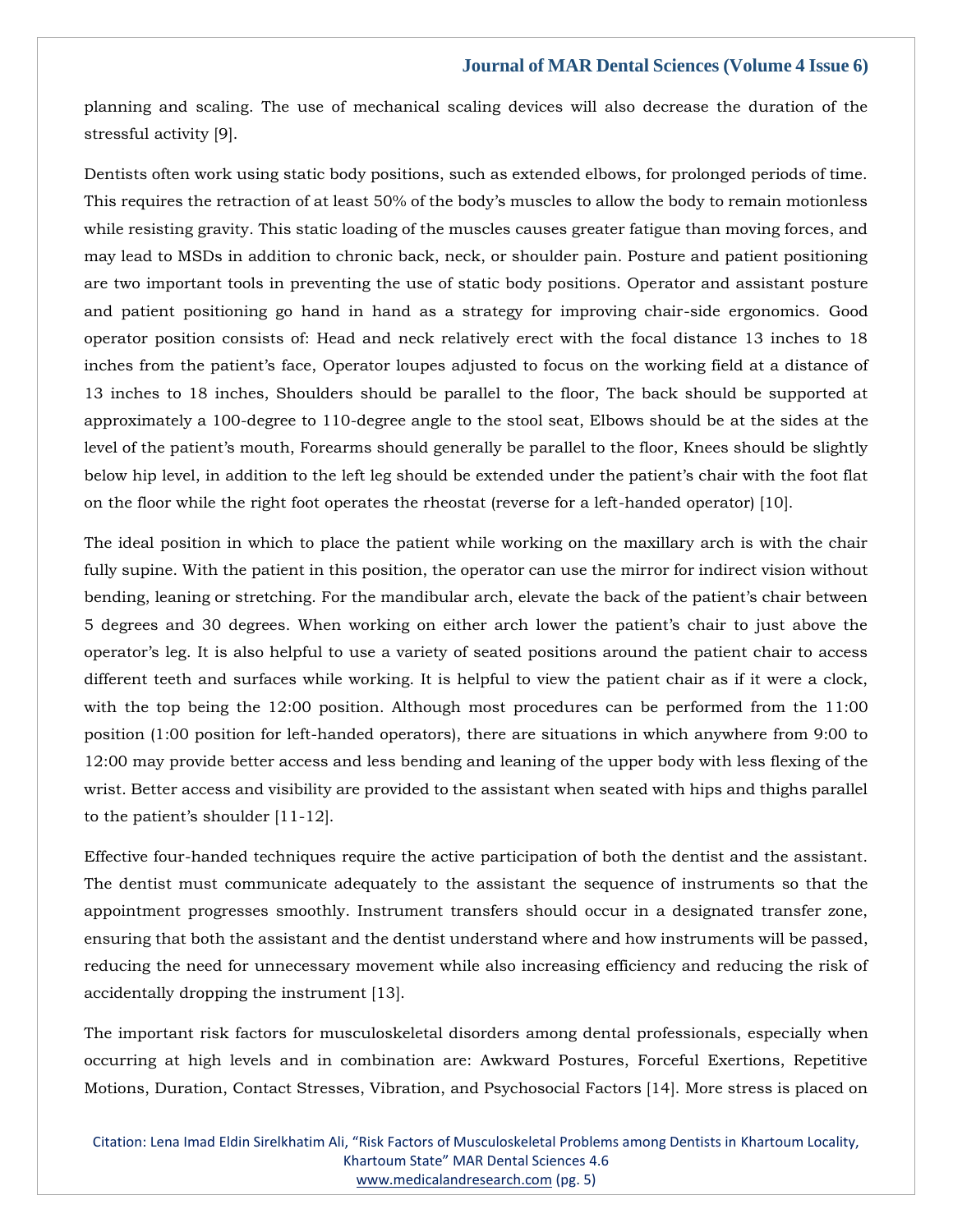the spinal disks when lifting, lowering, or handling objects with the back bent or twisted compared with when the back is straight. Manipulative or other tasks requiring repeated or sustained bending or twisting of the wrists, knees, hips, or shoulders also imposed increased stresses on these joints. Activities requiring frequent or prolonged work over shoulder height can be particularly stressful. Dental personnel assume these awkward positions for those reasons: to coordinate the relative positions between dentist and assistant, to obtain optimal view of teeth within the patient's mouth, to provide a comfortable position for the patient, in addition to maneuver complex equipment and reach for instruments [14].

Tasks that require forceful exertions (like tooth extractions) place higher loads on the muscles, tendons, ligaments and joints. Prolonged experiences of this type can give rise to not only feelings of fatigue but may also lead to musculoskeletal problems when there is inadequate time for rest or recovery. Force requirements may increase with: use of an awkward posture, the speeding up of movements, use of small or narrow tool handles that lessen grip capacity, increased slipperiness of the objects handled, and use of the index finger and thumb to forcefully grip an object (i.e., a pinch grip compared with gripping the object) [14-26].

If motions are repeated frequently and for prolonged periods, fatigue and muscle tendon strain can accumulate. Effects of repetitive motions from performing the same work activities are increased when awkward postures and forceful exertions are involved. Repetitive actions as a risk factor can also depend on the body area and specific act being performed. Job tasks that require use of the same muscles or motions for long durations increase the likelihood of both localized and general fatigue. In general, the longer the period of continuous work the longer the recovery or rest time required [15].

Repeated or continuous contact with hard or sharp objects, such as nonrounded desk edges or unpadded, narrow tool handles may create pressure over one area of the body (e.g., the forearm or sides of the fingers) that can inhibit nerve function and blood flow. Exposure to local vibration occurs when a specific part of the body comes in contact with a vibrating object, such as a power hand tool. Identified stressors include the psychological demands of doing meticulous surgery with little or no rest or diversion and time pressures. Dentists with work-related MSDs show a significant tendency to be more dissatisfied at work and to be more burdened by anxiety, experiencing poorer psychoso-matic health and feeling less confident [14].

Basic operating posture is considered an important occupational health issue for oral health care clinicians. It is generally agreed that the physical posture of the operator, while providing care, should be such that all muscles are in a relaxed, well-balanced, and neutral position. Postures outside of this neutral position are likely to cause musculoskeletal discomfort. Ergonomics is the application of a body of knowledge addressing the interactions between man and the total working environment, such as atmosphere, heat, light and sound, as well as all tools and equipment of the workplace [16].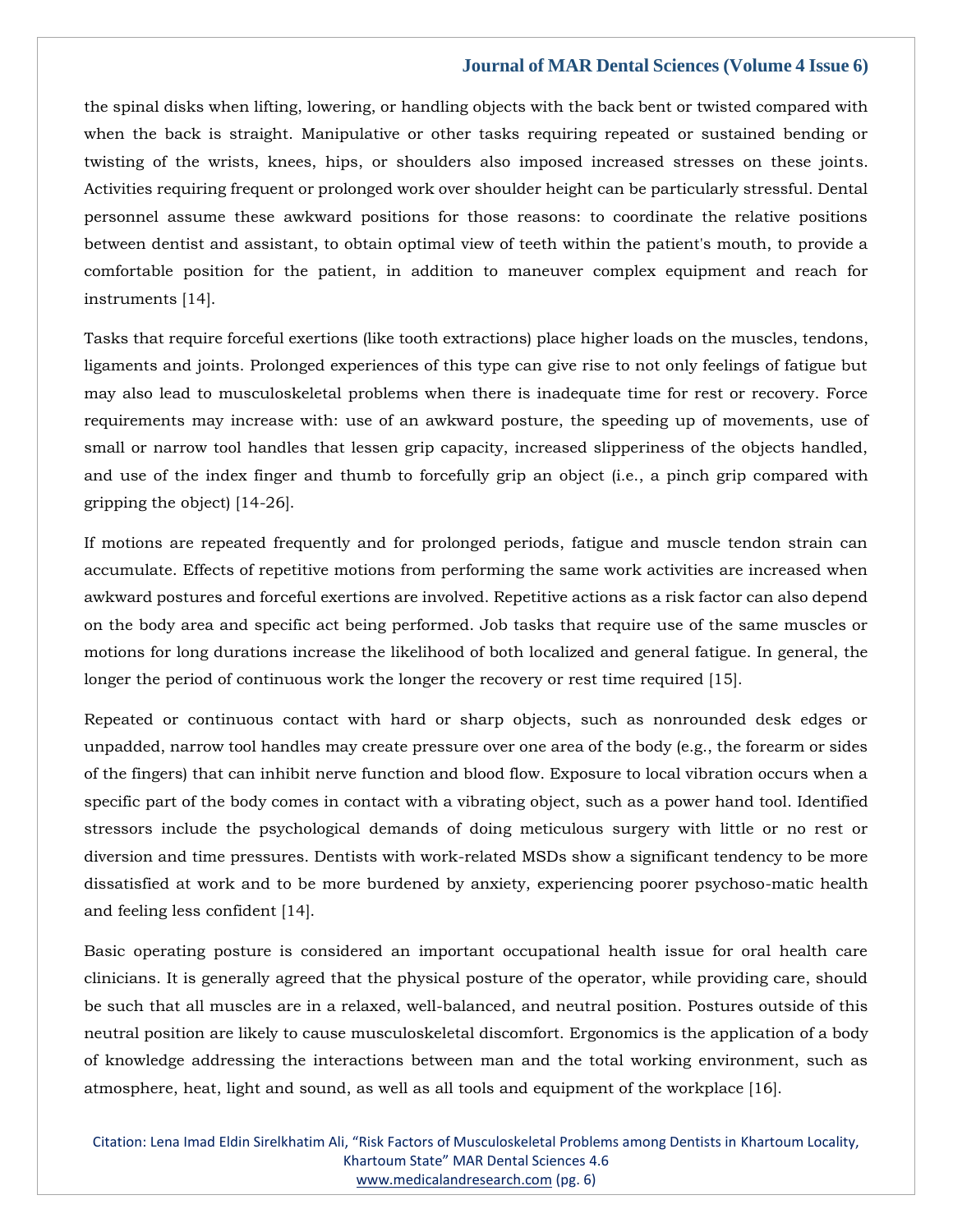Work related musculoskeletal injuries, caused by poor posture, have been discussed in human dentistry for several years. Neglect of ergonomic principles brings inefficiency and pain to the workplace. An ergonomically deficient workplace may not cause immediate pain, because the human body has a great capacity for adapting to a poorly designed workplace or structured job. However, in time, the compounding effect of job and/or workplace deficiencies will surpass the body's coping mechanisms, causing the inevitable: physical symptoms, emotional stress, low productivity, and poor quality of work [17].

**The Postural Awareness Techniques includes:** maintain the low back curve: Maintaining the low back curve when sitting can reduce or prevent low back pain. The following practices can help maintain the low back curve, tilt the seat angle slightly forward five to 15 degrees to increase the low back curve, sit close to the patient and position knees under the patient's chair if possible, this can be facilitated by tilting the seat and using patient chairs that have thin upper backs and headrests, consider using a saddle-style operator stool that promotes the natural low back curve by increasing the hip angle to approximately 130 degrees, adjust the chair so hips are slightly higher than knees and distribute weight evenly by placing feet firmly on the floor, use the lumbar support of the chair as much as possible by adjusting the lumbar support forward to contact back, stabilize the low back curve by contracting the transverse abdominal muscles, and pivot forward from hips, not waist [18].

**Also use magnification:** Proper selection, adjustment and use of magnification systems have been associated with decreased neck and low back pain, as they allow operators to maintain healthier postures. Adjust operator chair properly: Operators need to know how to adjust the features of their chairs to obtain maximal ergonomic benefits which includes [19]. In addition to adjust chair first then adjusting patient chairs to accommodate the patients, allowances can be made when working with patients who are elderly or disabled, position the buttocks snugly against the back of the chair, place feet flat on the floor and adjust the seat height up until thighs gently slope downward while the feet remain flat on floor, move backrest up or down until the lumbar support nestles in the natural lumbar curve of the low back. Then angle the lumbar support forward to facilitate contact with the low back, tilt the seat forward about five to 15 degrees, also adjust armrests, which are designed to decrease neck and shoulder fatigue and strain, to support elbows in the neutral shoulder position [19].

**The various positioning strategies includes:** avoid static postures: workers should vary their work positions as often as possible to shift the workload from one group of muscles to another [20]. Alternate between standing and sitting: Standing uses different muscle groups than does sitting; therefore, alternating between the two positions let one group of muscles rest, while the workload is shifted to another group of muscles. Alternating between standing and sitting also can be an effective tool in preventing injuries [19-20].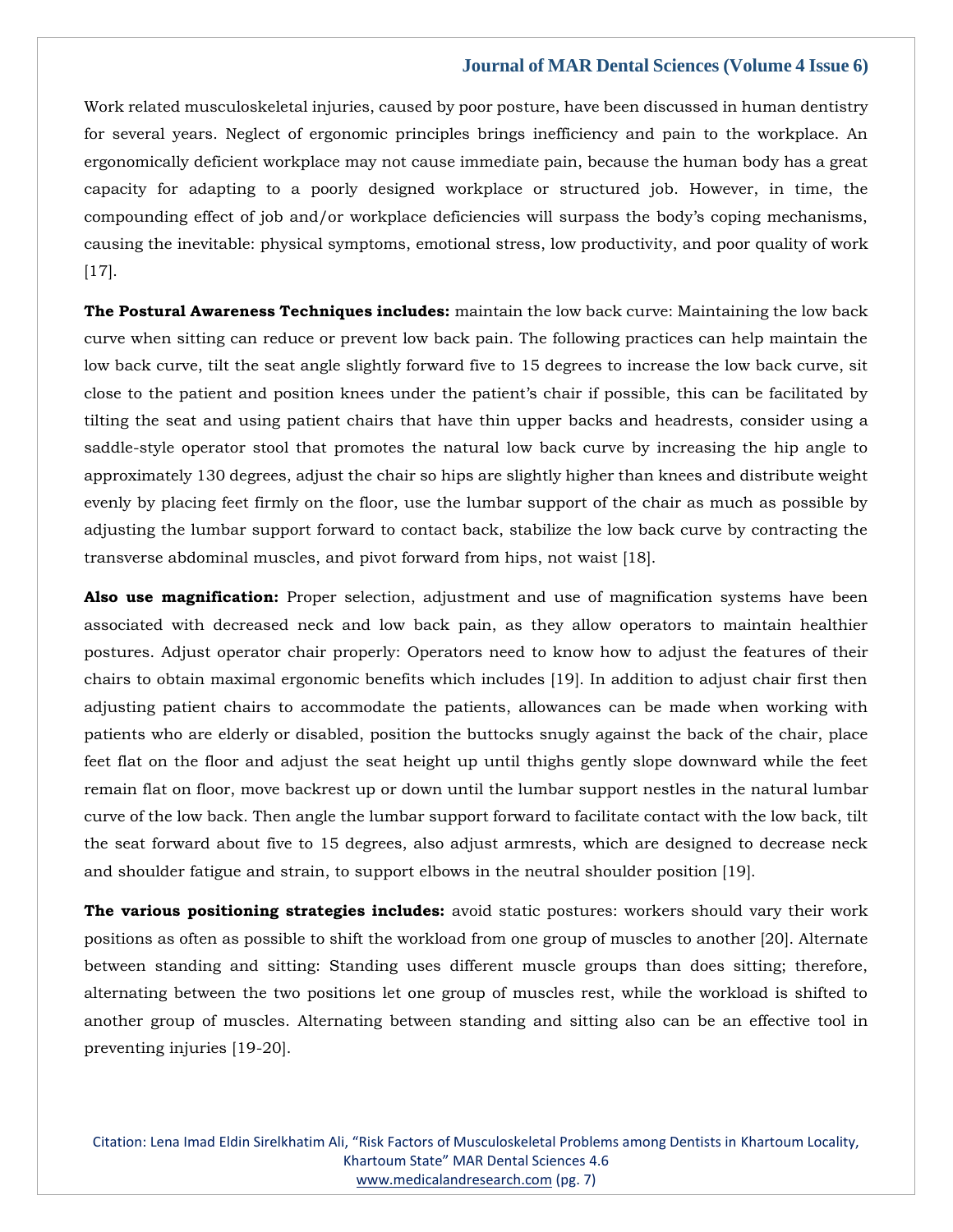**Reposition the feet**: Subtle changes in foot position can shift the workload from one group of low back muscles to another, allowing the overworked tissues to be replenished with nutrients. Position patients at the proper height: Operators should take the time to position their patients properly for mandibular and maxillary procedures. Generally, patients should be placed in a semi supine position for mandibular procedures and a supine position for maxillary procedures. Avoid twisting: When possible, dentists should position instruments within easy reach. Operators should try to retrieve items with the closest hand, especially with rear delivery systems, to avoid twisting or reaching across the body. Repeated unilateral twisting in one direction may result in muscle imbalances or structural tissue damage, leading to low back pain [20].

**Periodic breaks and stretching include:** Chair side directional stretching: Stretches performed in the reverse direction of awkward PSPs may prevent muscle imbalances that can lead to pain and MSDs. Directional stretches can be performed in or out of the operatory and can be incorporated into a daily routine that facilitates balanced musculoskeletal health. Directional stretching involves a rotation, side bending or extension component that generally is in the opposite direction of that in which the operator frequently works. Frequent stretching breaks address the detrimental physiological changes that can develop while working in optimal or awkward PSPs: ischemia, trigger points, muscle imbalances, joint hypomobility, nerve compression and disk degeneration. Furthermore, stretching increases blood flow to muscles; increases production of joint synovial fluid; reduces formation of trigger points; maintains normal joint range of motion; increases nutrient supply to vertebral disks; creates a relaxation response in the central nervous system; warms up the muscle before beginning to work; identifies tight structures that may be predisposed to injury [21].

Treating Trigger points: Sometimes, operators may experience pain that is not relieved with stretching but instead worsened by it. This pain may be caused by a sustained contraction inside a tight band of muscle known as a trigger point, which feels like a small hard knot. When firm pressure is applied, trigger points are painful and may refer pain to another area. They do not allow the muscle fibers to contract or relax; therefore, they effectively decrease flexibility and reduce blood flow to the muscle. It is important that operators release trigger points as soon as possible. Various people can help treat trigger points: physical therapist trained in trigger point therapy, contract and relax technique or muscle energy technique; neuromuscular therapist; massage therapist trained in trigger point therapy; physician trained in spray and stretch technique or trigger point injection; the dentist self-administering trigger point therapy using a tennis ball or other small ball between the back and a wall or using a trigger point self-massage tool [22].

MSDs in dentistry often begin with fatigue of the postural stabilizing muscles of the trunk and shoulders [23]. As these muscles fatigue, operators tend to slump into poor posture, setting the stage for injuries. Dentists should perform specific strengthening exercises for the trunk and shoulder girdle to enhance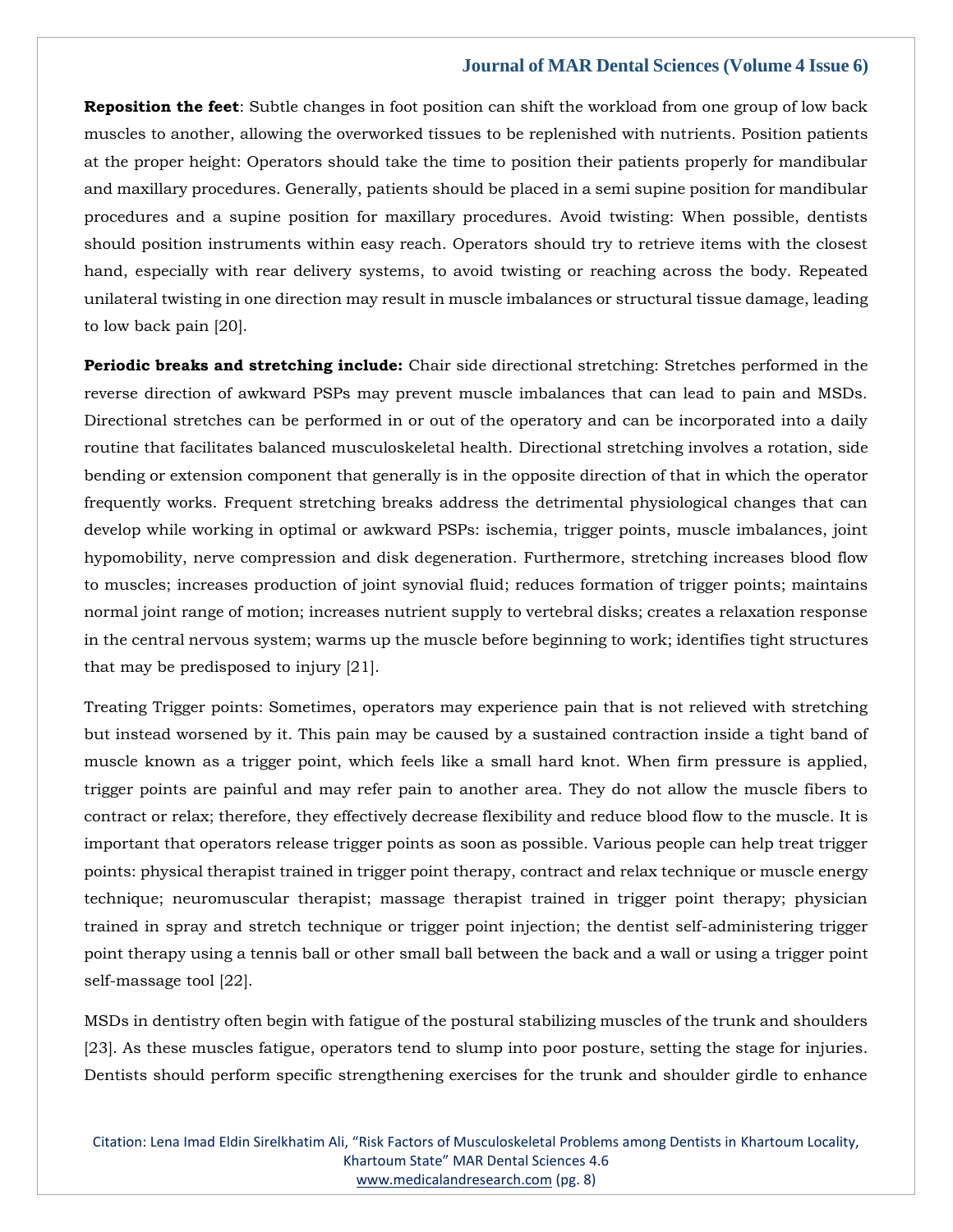the health and integrity of the spinal column, maintain good overworking posture, optimize the function of the arms and hands and prevent injuries [24].

Aerobic exercise should be performed three to four times a week for at least 20 minutes. One major contributing factor to MSDs is decreased flow of nutrients and oxygen to muscles. Aerobic exercise increases blood flow to all of the tissues in the body and improves their ability to use oxygen. In addition, aerobic exercise improves cardiovascular and cardiorespiratory function lowers heart rate and blood pressure, increases high-density lipoprotein (good) cholesterol, decreases blood triglycerides, reduces body fat, improves stress tolerance, increases mental acuity improves sleep quality and may increase longevity. Operators should choose aerobic exercises that they enjoy. Stress management Stress can elicit muscular contraction and pain, especially in the trapezius muscle. Operators may use various stress-reduction techniques to decrease stress-related muscular tension. They include breathing techniques, progressive relaxation, visualization, massage, aerobic exercise, meditation or yoga [25].

To protect their own health, dentists should seek out and receive education about musculoskeletal health, injury prevention and dental ergonomics. Ideally, this education should begin during dental school and continue through the dentist's professional life [26]. Dental operators can be taught to manage and prevent injuries effectively. They can educate themselves and their staff members using a multifactorial approach that includes preventive education, postural and positioning strategies, proper selection and use of ergonomic equipment, and frequent breaks with stretching and strengthening techniques before painful episodes occur. Prevention strategies should be easy to use to ensure longterm compliance [27].

#### **Materials and Methods**

The cross-sectional health facility-based study was conducted in health facilities that provide dental health services in Khartoum locality, Khartoum state, Sudan within the period from December 2017 to October 2018. This study was conducted among dentists working in Khartoum locality who fulfill the following criteria: dentists whom licensed for working in Sudan as dentist at any professional level (medical officer, registrar or specialist), Had working experience more than one year and accept to participate in the study.

Selection of the study sample proportional to the population size. Sampling frame obtained from the targeted hospitals that contained the total list of staff population. Then, randomly, the sample was selected. The data collected comprehensive structured close ended questionnaire. The questionnaire is adapted from a number of relevant questionnaires.

Data entered, cleaned, and analyzed using SPSS version 25.0. Descriptive statistics in term of frequency tables with percentages and graphs. Means and standard deviations presented with relevant graphical

Citation: Lena Imad Eldin Sirelkhatim Ali, "Risk Factors of Musculoskeletal Problems among Dentists in Khartoum Locality, Khartoum State" MAR Dental Sciences 4.6 [www.medicalandresearch.com](http://www.medicalandresearch.com/) (pg. 9)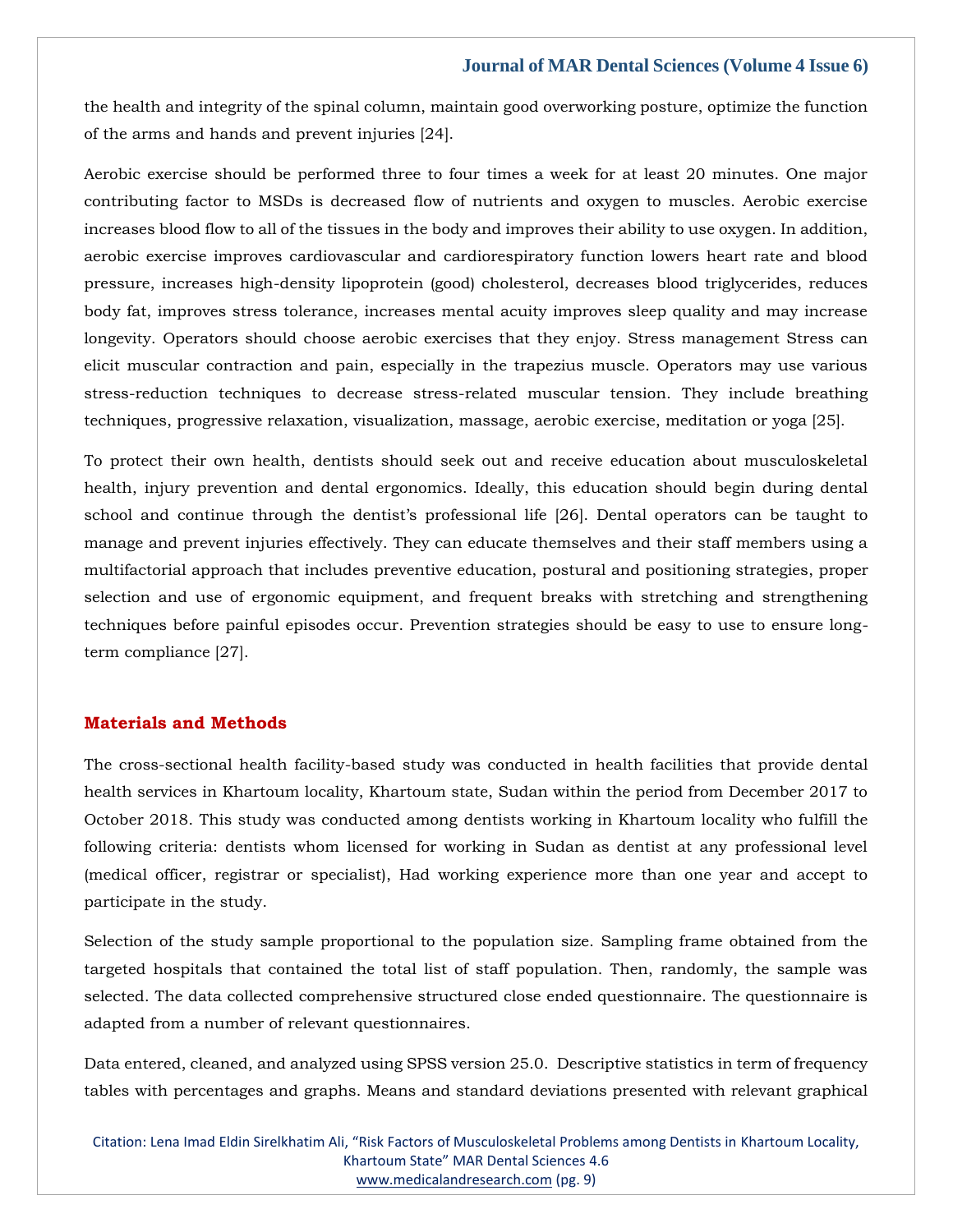representation for quantitative data. Bi-variable analysis to determine the associations between the main outcome variable (prevalence of work-related musculoskeletal problems) with Chi square test (for categorical variables) and t- test (quantitative variables) statistical tests. P value of 0.05 or less is considered statistically significant. Data represented after analysis in form of univariable tables, cross tabulation (bi variable tables), figures and narrative illustration…

#### **RESULTS**

This study covered 230 study participants recruited randomly from Khartoum state, Sudan, 2018. Most of them (92.6%) were less than 40 years of age. The mean age was  $31.1 \pm 5.9$ . More than two thirds of them were females (68.3%) with male: female ratio 1:2.2, nearly two thirds of them were singles (63%). Regarding the presence of musculoskeletal problems, the study found that (87%) of the study participants had this problem.

Concerning the risk factors related to the presence of musculoskeletal problems, the study found that nearly third (30.9%) of them had inactive physical life style, (18.3%) had average daily working hours more than ten, (7.8%) had more than 10 hours of contact with patients, (12.6%) had more than 20 patients per day. Moreover, the study found that more than half of them (51.3%) performing surgical operations, and (59.1%) had not enough rest breaks.

The study found that the study participants had  $8 \pm 2.7$  hours as daily working time,  $6.3 \pm 3.1$  hours as a contact time with the patients and  $13.4 \pm 11.7$  patients to deal with per day as detailed in tables (1) and (2). Regarding the presence of musculoskeletal problems, the study found that (87%) of the study participants had this problem. (7%) of them with severe degree and (27%) of them for several years as detailed in table 5.

The analysis found a significant relationship ( $P = 0.003$ ) between the economic status non-satisfaction with the occurrence of musculoskeletal problem. Moreover, the study found a significant relation with not taking enough rest breaks (p < 0.001) as detailed in table 8. Similarly, in this study, musculoskeletal problems among dentists were positively associated with the Daily working hours (p = 0.0003), and with daily number of cases seen by them  $(p = 0.0422)$  as showed in table (3) and (4).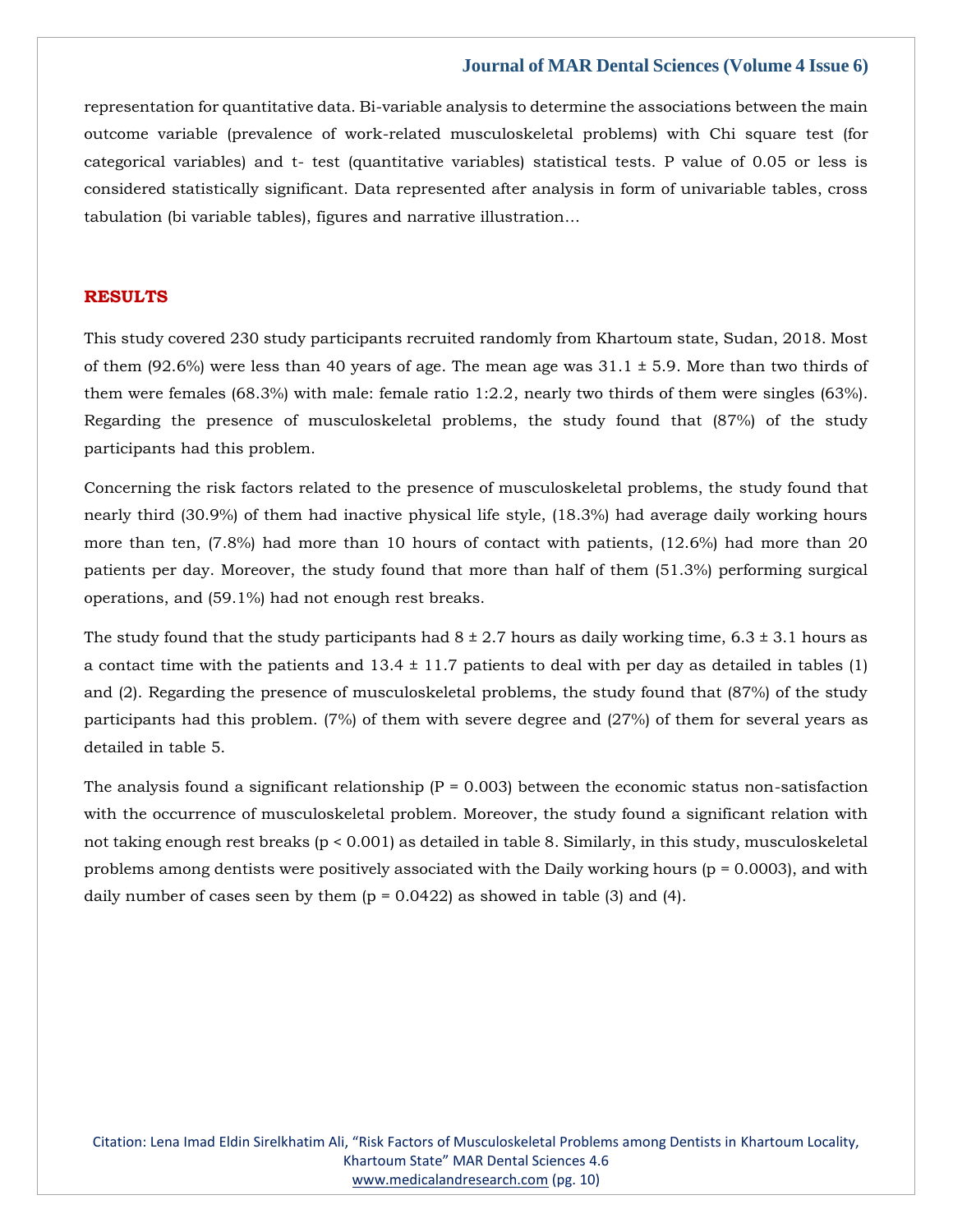| <b>Risk factors</b>                    |            | Frequency | Percent |  |
|----------------------------------------|------------|-----------|---------|--|
| Past medical history of                | <b>Yes</b> | 75        | 32.6    |  |
| musculoskeletal problems               | <b>No</b>  | 155       | 67.4    |  |
| Active physical life style             | <b>Yes</b> | 159       | 69.1    |  |
|                                        | <b>No</b>  | 71        | 30.9    |  |
| Daily working hours                    | $\leq 5$   | 31        | 13.5    |  |
|                                        | $5.1 - 10$ | 157       | 68.3    |  |
|                                        | $>10$      | 42        | 18.3    |  |
| Contact hours with patients            | < 5        | 94        | 40.9    |  |
|                                        | $5.1 - 10$ | 118       | 51.3    |  |
|                                        | $>10$      | 18        | 7.8     |  |
| Number of patients attended<br>per day | $\leq 10$  | 143       | 62.2    |  |
|                                        | $11 - 20$  | 58        | 25.2    |  |
|                                        | $>20$      | 29        | 12.6    |  |
| Performing of surgical<br>operations   | <b>Yes</b> | 118       | 51.3    |  |
|                                        | <b>No</b>  | 112       | 48.7    |  |
| <b>Enough rest breaks</b>              | <b>Yes</b> | 94        | 40.9    |  |
|                                        | No         | 136       | 59.1    |  |

## **Table (1) the distribution of the study participants according to the risk factors of musculoskeletal problems (n = 230)**

| <b>Variable</b>                       | <b>Observations</b> | Mean | <b>Standard</b><br>deviation | Minimum | Maximum |
|---------------------------------------|---------------------|------|------------------------------|---------|---------|
| Daily working time (hours)            | 230                 | 8.0  | 2.7                          | 4.0     | 19.0    |
| Contact time with patients<br>(hours) | 230                 | 6.3  | 3.1                          | 2.5     | 17.5    |
| Patients attended /day<br>(cases)     | 230                 | 13.4 | 11.7                         | 2.0     | 50.0    |

**Table (2) summary statistics for some demographical characteristics of the study participants (n = 230)**

Citation: Lena Imad Eldin Sirelkhatim Ali, "Risk Factors of Musculoskeletal Problems among Dentists in Khartoum Locality, Khartoum State" MAR Dental Sciences 4.6 [www.medicalandresearch.com](http://www.medicalandresearch.com/) (pg. 11)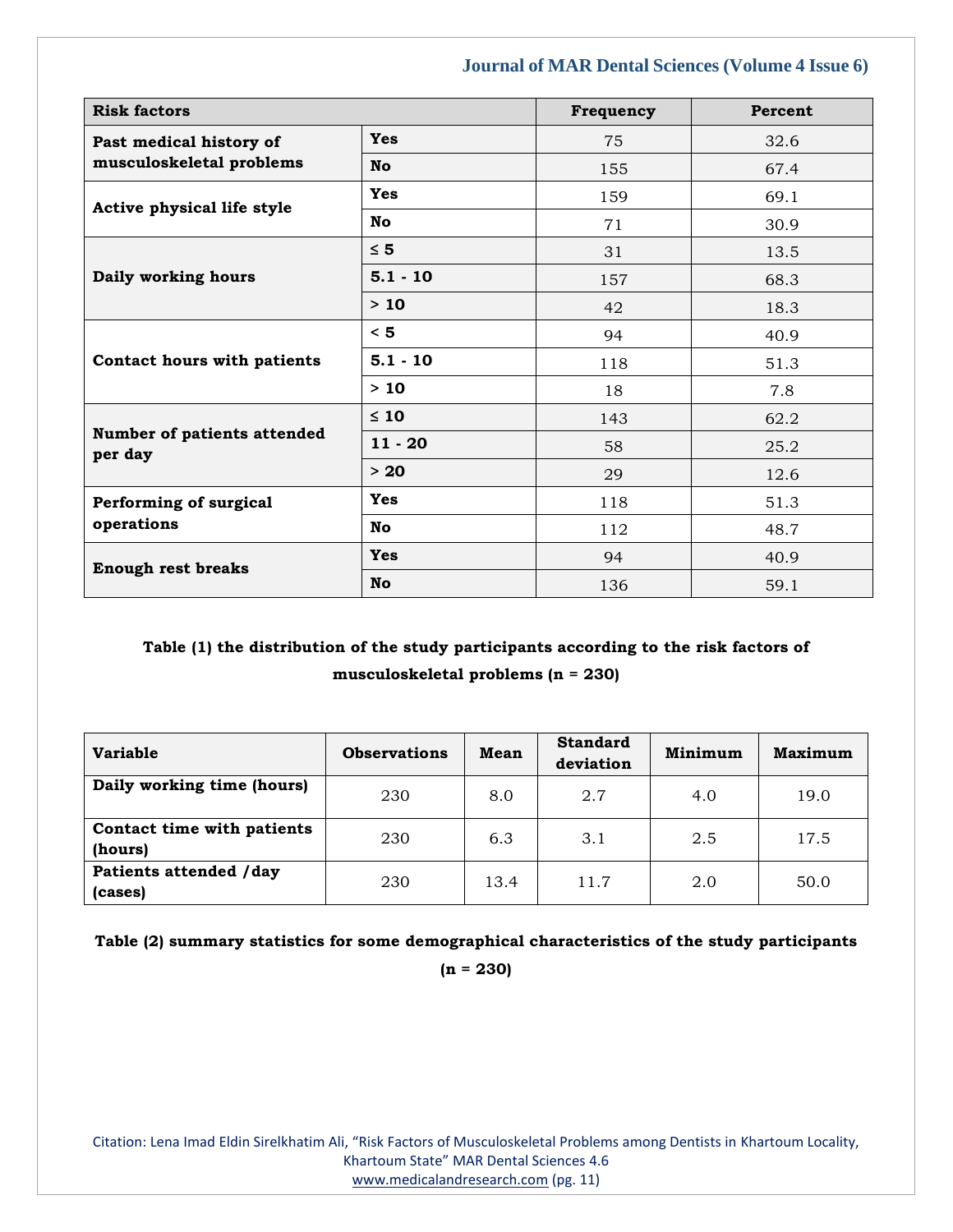| <b>Factors</b>                    |                 | <b>Musculoskeletal problems</b> |         |               |         |              |         |            |
|-----------------------------------|-----------------|---------------------------------|---------|---------------|---------|--------------|---------|------------|
|                                   |                 | Yes $(n = 200)$                 |         | No $(n = 30)$ |         | <b>Total</b> |         | P<br>value |
|                                   |                 | Freq.                           | Percent | Freq.         | Percent | Freq.        | Percent |            |
| PH of MS                          | <b>Yes</b>      | 71                              | 35.5    | 4             | 13.3    | 75           | 32.6    | $0.016*$   |
| problems                          | No              | 129                             | 64.5    | 26            | 86.7    | 155          | 67.4    |            |
| Active life style                 | <b>Yes</b>      | 137                             | 68.5    | 22            | 73.3    | 159          | 69.1    | 0.593      |
|                                   | <b>No</b>       | 63                              | 31.5    | 8             | 26.7    | 71           | 30.9    |            |
| Performing                        | <b>Yes</b>      | 103                             | 51.5    | 15            | 50.0    | 118          | 51.3    |            |
| surgical<br>operation             | No              | 97                              | 48.5    | 15            | 50.0    | 112          | 48.7    | 0.878      |
| <b>Enough rest</b>                | <b>Yes</b>      | 72                              | 36.0    | 22            | 73.3    | 94           | 40.9    | $\prec$    |
| breaks                            | No              | 128                             | 64.0    | 8             | 26.7    | 136          | 59.1    | $0.001*$   |
|                                   | <b>Standing</b> | 58                              | 29.0    | 10            | 33.3    | 68           | 29.6    |            |
| <b>Actual working</b><br>position | <b>Sitting</b>  | 130                             | 65.0    | 16            | 53.3    | 146          | 63.5    | 0.254      |
|                                   | <b>Both</b>     | 12                              | 6.0     | 4             | 13.3    | 16           | 7.0     |            |

## **Table (3) the relation between factors with the occurrence of the musculoskeletal problems (n= 230)**

**\*Note:** p value is corresponding to chi square statistical test for assessment of the possible associations between two categorical variables. P value < 0.05 is significant

| <b>Factors</b>                     | Musculoskeletal problems | P value       |           |
|------------------------------------|--------------------------|---------------|-----------|
|                                    | Yes $(n = 200)$          | No $(n = 30)$ |           |
| Daily working time (hours)         | 8.2                      | 6.3           | $0.0003*$ |
| Contact time with patients (hours) | 6.3                      | 6.4           | 0.8955    |
| Patients attended /day (cases)     | 14.0                     | 9.3           | $0.0422*$ |

## **Table (4) the relation between some quantitative factors with the occurrence of the musculoskeletal problems (n = 230)**

**Note:** p value is corresponding to t - statistic test for the difference between two independent means. P value < 0.05 is significant

Citation: Lena Imad Eldin Sirelkhatim Ali, "Risk Factors of Musculoskeletal Problems among Dentists in Khartoum Locality, Khartoum State" MAR Dental Sciences 4.6 [www.medicalandresearch.com](http://www.medicalandresearch.com/) (pg. 12)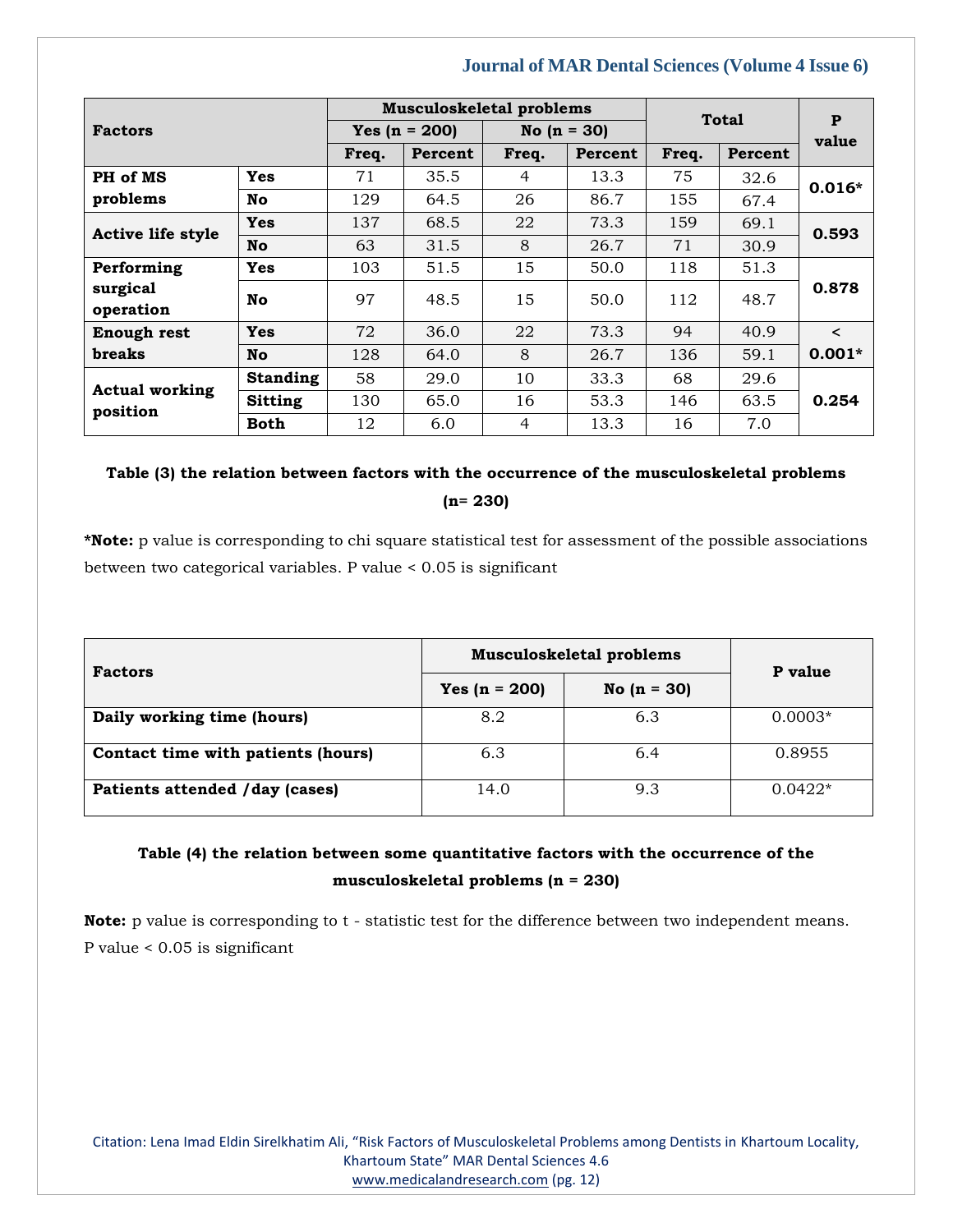#### **Discussion**

The risk factors related to the presence of musculoskeletal problems; the study found that (30.9%) of them had inactive physical life style. This result was less than in Thailand where most dentists (52.4%) did not exercise. Our study found that (18.3%) had average daily working hours more than ten, (7.8%) had more than 10 hours of contact with patients, (12.6%) had more than 20 patients per day. This picture is almost similar to the nature of work setting in Thailand where the most dentists worked for >8 hours per day and worked >6 days per week, at 63.7% and 53.2%, respectively. 100% of subjects worked in public institutions, and 68% also worked in both public and private institutions [29].

Moreover, the study found that more than half of them (51.3%) performing surgical operations, and (59.1%) had not enough rest breaks. In other study, Abdul Rahim Shaik etal., found that the majority of the dental surgeons (73.3%) experienced stiffness in the back and 23.3% experienced severe pain in their neck. It was observed that the number of patients attended per day by the dental surgeons had a significant association ( $P = 0.024$ ) with the pain they experienced in their hip/thigh region [29].

Our study found that the study participants had  $8 \pm 2.7$  hours as daily working time,  $6.3 \pm 3.1$  hours as a contact time with the patients and  $13.4 \pm 11.7$  patients to deal with per day. Other study by Kierklo A, et al. found that more than 29% of the dentists experienced trouble with fingers, 23% with hip, whereas 20% demonstrated problems in the midback, and also in the shoulders (20%) [30].

Pain in the wrists was reported by 18.3%, and pain in the knees, feet or elbows by 15-16% of respondents. Other study from Iran found that Iranian dentists which took part in this study, prevalence of skeletal disorders in Iranian dentists has been 17.6% in knees, 33.2% in shoulders, 33.4% in the thorax, 51.9% in necks, 33.7% in wrists/hands, 12.9% in elbows, 37.3% in lower back, 11.9% in thighs, 12.9% in the foot, and 10.5% in legs. [31]. Concerning the working positions, nearly two thirds of the dentists under the study preferred sitting position during working (62.6%), while actually 29.6%) of them worked on standing position and (7%) worked on both standing and sitting positions [30].

the study found a significant with not taking enough rest breaks (p < 0.001). Other studies stated that MSDs can be reduced through proper positioning of dental worker and patient, regular rest breaks, general good health, and exercises designed to counteract the particular risk factors for the dental occupation. Similarly, in this study, musculoskeletal problems among dentists were positively associated with the number working time  $(p = 0.0003)$ , and with daily number of cases seen by them  $(p = 0.0422)$ . Other studies agreed such as the one by Kierklo A, et al. who found that there were significance relationships between MSDs and both standing work position and non-use of rest breaks [30]. then, they concluded that the symptoms of MSDs increased with the number of years of practice. Evangelos etal agree that the physical load among dentists seems to put them at risk for the occurrence of musculoskeletal disorders [32].

Citation: Lena Imad Eldin Sirelkhatim Ali, "Risk Factors of Musculoskeletal Problems among Dentists in Khartoum Locality, Khartoum State" MAR Dental Sciences 4.6 [www.medicalandresearch.com](http://www.medicalandresearch.com/) (pg. 13)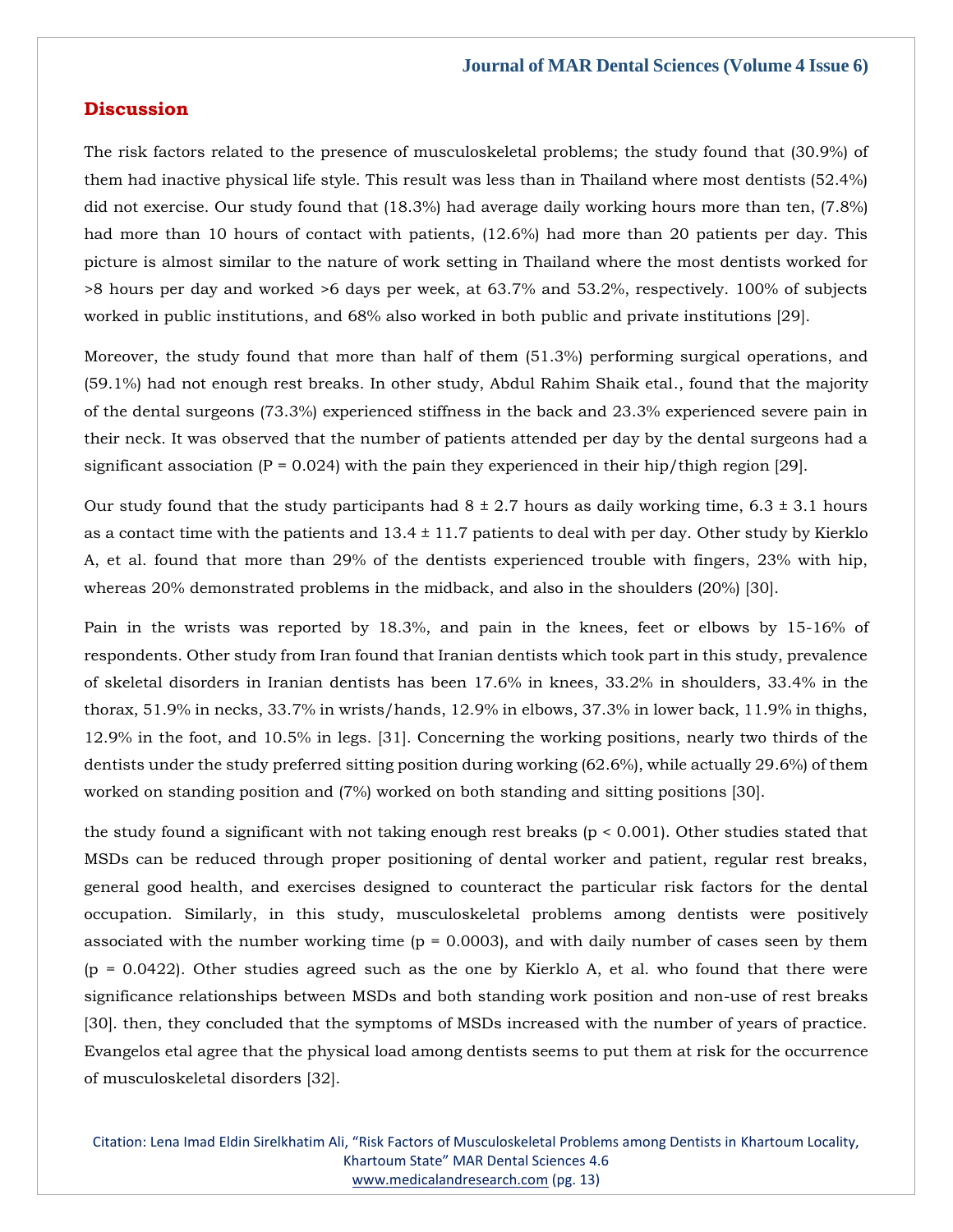#### **Conclusion**

This study covered 230 dentists. Most of them (92.6%) were less than 40 years of age. The mean age was  $31.1 \pm 5.9$ . More than two thirds of them were females (68.3%). The prevalence of musculoskeletal problems among the dentists was 87%.

Musculoskeletal problems among dentists were positively associated with the daily working time and with daily number of cases seen by them.

Other risk factors included the economic status non-satisfaction among the dentists, not taking enough rest breaks and active physical life style.

#### **References**

[1. Muralidharan D, Fareed N, Shanthi M. Musculoskeletal Disorders among Dental Practitioners: Does](https://www.google.com/search?q=Musculoskeletal+Disorders+among+Dental+Practitioners&oq=Musculoskeletal+Disorders+among+Dental+Practitioners&aqs=chrome..69i57j0i22i30l2.1069j0j7&sourceid=chrome&ie=UTF-8)  [It Affect Practice? Epidemiology Research International. 2013;1:1](https://www.google.com/search?q=Musculoskeletal+Disorders+among+Dental+Practitioners&oq=Musculoskeletal+Disorders+among+Dental+Practitioners&aqs=chrome..69i57j0i22i30l2.1069j0j7&sourceid=chrome&ie=UTF-8)–6.

[2. Al Ali K, Hashim R. Occupational health problems of dentists in the United Arab Emirates. Int Dent](https://www.google.com/search?q=Occupational+health+problems+of+dentists+in+the+United+Arab+Emirates&sxsrf=APq-WBtCuAe3JpX8E0D4vSIKKuWF2dUUtg%3A1645437983780&ei=H2QTYqfVLpSTseMPj9a7qAQ&ved=0ahUKEwjn4JaUxpD2AhWUSWwGHQ_rDkUQ4dUDCA4&oq=Occupational+health+problems+of+dentists+in+the+United+Arab+Emirates&gs_lcp=Cgdnd3Mtd2l6EAwyBAgjECc6BwgjEOoCECdKBAhBGABKBAhGGABQHFgcYPkEaAFwAXgAgAFliAFlkgEDMC4xmAEAoAEBoAECsAEKwAEB&sclient=gws-wiz)  [J. 2012;62\(1\):52](https://www.google.com/search?q=Occupational+health+problems+of+dentists+in+the+United+Arab+Emirates&sxsrf=APq-WBtCuAe3JpX8E0D4vSIKKuWF2dUUtg%3A1645437983780&ei=H2QTYqfVLpSTseMPj9a7qAQ&ved=0ahUKEwjn4JaUxpD2AhWUSWwGHQ_rDkUQ4dUDCA4&oq=Occupational+health+problems+of+dentists+in+the+United+Arab+Emirates&gs_lcp=Cgdnd3Mtd2l6EAwyBAgjECc6BwgjEOoCECdKBAhBGABKBAhGGABQHFgcYPkEaAFwAXgAgAFliAFlkgEDMC4xmAEAoAEBoAECsAEKwAEB&sclient=gws-wiz)–56

[3. Nutalapati R, Gaddipati R, Chitta H, Pinninti M, Boyapati R. Ergonomics in Dentistry and the](file:///C:/Users/Arief%20Mahimudh/Desktop/3.%20Nutalapati%20R,%20Gaddipati%20R,%20Chitta%20H,%20Pinninti%20M,%20Boyapati%20R.%20Ergonomics%20in%20Dentistry%20and%20the%20Prevention%20of%20Musculoskeletal%20Disorders%20in%20Dentists.%20The%20Internet%20Journal%20of%20Occupational%20Health.%20Available%20from%20https:/ispub.com/IJOH/1/1/6253%20(Accessed%20on%202015%20February%2012))  [Prevention of Musculoskeletal Disorders in Dentists. The Internet Journal of Occupational Health.](file:///C:/Users/Arief%20Mahimudh/Desktop/3.%20Nutalapati%20R,%20Gaddipati%20R,%20Chitta%20H,%20Pinninti%20M,%20Boyapati%20R.%20Ergonomics%20in%20Dentistry%20and%20the%20Prevention%20of%20Musculoskeletal%20Disorders%20in%20Dentists.%20The%20Internet%20Journal%20of%20Occupational%20Health.%20Available%20from%20https:/ispub.com/IJOH/1/1/6253%20(Accessed%20on%202015%20February%2012))  [Available from https://ispub.com/IJOH/1/1/6253 \(Accessed on 2015 February 12\)](file:///C:/Users/Arief%20Mahimudh/Desktop/3.%20Nutalapati%20R,%20Gaddipati%20R,%20Chitta%20H,%20Pinninti%20M,%20Boyapati%20R.%20Ergonomics%20in%20Dentistry%20and%20the%20Prevention%20of%20Musculoskeletal%20Disorders%20in%20Dentists.%20The%20Internet%20Journal%20of%20Occupational%20Health.%20Available%20from%20https:/ispub.com/IJOH/1/1/6253%20(Accessed%20on%202015%20February%2012))

[4. Abduljabbar TA. Musculoskeletal disorders among dentists in Saudi Arabia. Pakistan Oral & Dental](https://www.google.com/search?q=Musculoskeletal+disorders+among+dentists+in+Saudi+Arabia&sxsrf=APq-WBtrN9gaV_ETh25LBYNfCmmK0i3mUQ%3A1645437998489&ei=LmQTYszeHKqUseMPtcmR8Aw&ved=0ahUKEwjMrZibxpD2AhUqSmwGHbVkBM4Q4dUDCA4&oq=Musculoskeletal+disorders+among+dentists+in+Saudi+Arabia&gs_lcp=Cgdnd3Mtd2l6EAwyBAgjECc6BwgjEOoCECdKBAhBGABKBAhGGABQHVgdYKsEaAFwAXgAgAFpiAFpkgEDMC4xmAEAoAEBoAECsAEKwAEB&sclient=gws-wiz)  [Journal. 2011;28\(1\):135](https://www.google.com/search?q=Musculoskeletal+disorders+among+dentists+in+Saudi+Arabia&sxsrf=APq-WBtrN9gaV_ETh25LBYNfCmmK0i3mUQ%3A1645437998489&ei=LmQTYszeHKqUseMPtcmR8Aw&ved=0ahUKEwjMrZibxpD2AhUqSmwGHbVkBM4Q4dUDCA4&oq=Musculoskeletal+disorders+among+dentists+in+Saudi+Arabia&gs_lcp=Cgdnd3Mtd2l6EAwyBAgjECc6BwgjEOoCECdKBAhBGABKBAhGGABQHVgdYKsEaAFwAXgAgAFpiAFpkgEDMC4xmAEAoAEBoAECsAEKwAEB&sclient=gws-wiz)–44.

[5. Mehta A, Gupta M, Upadhyaya N. Status of occupational hazards and their prevention among dental](https://www.google.com/search?q=A+comprehensive+questionnaire+survey&sxsrf=APq-WBukbyo83AQNijgx9so6Ir74n5fbjg%3A1645438022656&ei=RmQTYu77JqmgseMPyoCdiAk&ved=0ahUKEwjuttumxpD2AhUpUGwGHUpAB5EQ4dUDCA4&oq=A+comprehensive+questionnaire+survey&gs_lcp=Cgdnd3Mtd2l6EAwyBAgjECc6BwgjEOoCECdKBAhBGABKBAhGGABQbVhtYPAEaAFwAXgAgAFqiAFqkgEDMC4xmAEAoAEBoAECsAEKwAEB&sclient=gws-wiz)  [professionals in Chandigarh, India: A comprehensive questionnaire survey. Dent Res J \(Isfahan\)](https://www.google.com/search?q=A+comprehensive+questionnaire+survey&sxsrf=APq-WBukbyo83AQNijgx9so6Ir74n5fbjg%3A1645438022656&ei=RmQTYu77JqmgseMPyoCdiAk&ved=0ahUKEwjuttumxpD2AhUpUGwGHUpAB5EQ4dUDCA4&oq=A+comprehensive+questionnaire+survey&gs_lcp=Cgdnd3Mtd2l6EAwyBAgjECc6BwgjEOoCECdKBAhBGABKBAhGGABQbVhtYPAEaAFwAXgAgAFqiAFqkgEDMC4xmAEAoAEBoAECsAEKwAEB&sclient=gws-wiz)  [2013:10, 446](https://www.google.com/search?q=A+comprehensive+questionnaire+survey&sxsrf=APq-WBukbyo83AQNijgx9so6Ir74n5fbjg%3A1645438022656&ei=RmQTYu77JqmgseMPyoCdiAk&ved=0ahUKEwjuttumxpD2AhUpUGwGHUpAB5EQ4dUDCA4&oq=A+comprehensive+questionnaire+survey&gs_lcp=Cgdnd3Mtd2l6EAwyBAgjECc6BwgjEOoCECdKBAhBGABKBAhGGABQbVhtYPAEaAFwAXgAgAFqiAFqkgEDMC4xmAEAoAEBoAECsAEKwAEB&sclient=gws-wiz)–51.

[6. Alexopoulos EC, Stathi I-C, Charizani F. Prevalence of musculoskeletal disorders in dentists. BMC](https://www.google.com/search?q=Prevalence+of+musculoskeletal+disorders+in+dentists&sxsrf=APq-WBsbXrhY4KGhoX9GIJk1RazKaWpxNQ%3A1645438053395&ei=ZWQTYtX_FuyNseMP8sSRcA&ved=0ahUKEwiVxq-1xpD2AhXsRmwGHXJiBA4Q4dUDCA4&oq=Prevalence+of+musculoskeletal+disorders+in+dentists&gs_lcp=Cgdnd3Mtd2l6EAwyBAgjECcyBggAEBYQHjoHCCMQ6gIQJ0oECEEYAEoECEYYAFAfWB9g_QhoAXABeACAAWyIAWySAQMwLjGYAQCgAQGgAQKwAQrAAQE&sclient=gws-wiz)  [Musculoskeletal Disorders. 2004;5:16.](https://www.google.com/search?q=Prevalence+of+musculoskeletal+disorders+in+dentists&sxsrf=APq-WBsbXrhY4KGhoX9GIJk1RazKaWpxNQ%3A1645438053395&ei=ZWQTYtX_FuyNseMP8sSRcA&ved=0ahUKEwiVxq-1xpD2AhXsRmwGHXJiBA4Q4dUDCA4&oq=Prevalence+of+musculoskeletal+disorders+in+dentists&gs_lcp=Cgdnd3Mtd2l6EAwyBAgjECcyBggAEBYQHjoHCCMQ6gIQJ0oECEEYAEoECEYYAFAfWB9g_QhoAXABeACAAWyIAWySAQMwLjGYAQCgAQGgAQKwAQrAAQE&sclient=gws-wiz)

[7. Nokhostin MR, Zafarmand AH. "Musculoskeletal problem": Its prevalence among Iranian dentists.](https://www.google.com/search?q=Its+prevalence+among+Iranian+dentists&sxsrf=APq-WBuZ69vDlylqYkHwLB9SySo5WVMegA%3A1645438066602&ei=cmQTYv2YJKKaseMPlZuR0Aw&ved=0ahUKEwj9mda7xpD2AhUiTWwGHZVNBMoQ4dUDCA4&oq=Its+prevalence+among+Iranian+dentists&gs_lcp=Cgdnd3Mtd2l6EAw6BwgjEOoCECdKBAhBGABKBAhGGABQnwNYnwNg6gZoAXABeACAAZ4BiAGeAZIBAzAuMZgBAKABAaABArABCsABAQ&sclient=gws-wiz)  [Journal of International Society of Preventive & Community Dentistry. 2016;6\(Suppl 1\):S41-S46.](https://www.google.com/search?q=Its+prevalence+among+Iranian+dentists&sxsrf=APq-WBuZ69vDlylqYkHwLB9SySo5WVMegA%3A1645438066602&ei=cmQTYv2YJKKaseMPlZuR0Aw&ved=0ahUKEwj9mda7xpD2AhUiTWwGHZVNBMoQ4dUDCA4&oq=Its+prevalence+among+Iranian+dentists&gs_lcp=Cgdnd3Mtd2l6EAw6BwgjEOoCECdKBAhBGABKBAhGGABQnwNYnwNg6gZoAXABeACAAZ4BiAGeAZIBAzAuMZgBAKABAaABArABCsABAQ&sclient=gws-wiz)  [doi:10.4103/2231-0762.181166.](https://www.google.com/search?q=Its+prevalence+among+Iranian+dentists&sxsrf=APq-WBuZ69vDlylqYkHwLB9SySo5WVMegA%3A1645438066602&ei=cmQTYv2YJKKaseMPlZuR0Aw&ved=0ahUKEwj9mda7xpD2AhUiTWwGHZVNBMoQ4dUDCA4&oq=Its+prevalence+among+Iranian+dentists&gs_lcp=Cgdnd3Mtd2l6EAw6BwgjEOoCECdKBAhBGABKBAhGGABQnwNYnwNg6gZoAXABeACAAZ4BiAGeAZIBAzAuMZgBAKABAaABArABCsABAQ&sclient=gws-wiz)

[8. Valachi B, Valachi K. Mechanisms leading to musculoskeletal disorders in dentistry. J Am Dent Assoc.](https://www.google.com/search?q=Mechanisms+leading+to+musculoskeletal+disorders+in+dentistry&sxsrf=APq-WBuBW5sZnt47MKsLankq-RPJulHvnA%3A1645438086631&ei=hmQTYqjvJcWfseMPipa2gAk&ved=0ahUKEwioypzFxpD2AhXFT2wGHQqLDZAQ4dUDCA4&oq=Mechanisms+leading+to+musculoskeletal+disorders+in+dentistry&gs_lcp=Cgdnd3Mtd2l6EAwyBAgjECc6BwgjEOoCECdKBAhBGABKBAhGGABQKVgpYK8IaAFwAXgAgAFjiAFjkgEBMZgBAKABAaABArABCsABAQ&sclient=gws-wiz)  [2003 Oct;134\(10\):1344-50.](https://www.google.com/search?q=Mechanisms+leading+to+musculoskeletal+disorders+in+dentistry&sxsrf=APq-WBuBW5sZnt47MKsLankq-RPJulHvnA%3A1645438086631&ei=hmQTYqjvJcWfseMPipa2gAk&ved=0ahUKEwioypzFxpD2AhXFT2wGHQqLDZAQ4dUDCA4&oq=Mechanisms+leading+to+musculoskeletal+disorders+in+dentistry&gs_lcp=Cgdnd3Mtd2l6EAwyBAgjECc6BwgjEOoCECdKBAhBGABKBAhGGABQKVgpYK8IaAFwAXgAgAFjiAFjkgEBMZgBAKABAaABArABCsABAQ&sclient=gws-wiz)

[9. Ng A, Hayes MJ, Polster A. Musculoskeletal Disorders and Working Posture among Dental and Oral](https://www.google.com/search?q=Musculoskeletal+Disorders+and+Working+Posture+among+Dental+and+Oral+Health+Students&sxsrf=APq-WBsUf9j8-ZoMEp-yA91oGiWVRcYWxA%3A1645438100323&ei=lGQTYs_9Eu2WseMPvMi08Ac&ved=0ahUKEwjPl-DLxpD2AhVtS2wGHTwkDX4Q4dUDCA4&oq=Musculoskeletal+Disorders+and+Working+Posture+among+Dental+and+Oral+Health+Students&gs_lcp=Cgdnd3Mtd2l6EAwyBAgAEB46BwgjEOoCECdKBAhBGABKBAhGGABQwQNYwQNg1AtoAXABeACAAWKIAWKSAQExmAEAoAEBoAECsAEKwAEB&sclient=gws-wiz)  [Health Students. Leggat PA, Smith DR, eds. Healthcare. 2016;4\(1\):13.](https://www.google.com/search?q=Musculoskeletal+Disorders+and+Working+Posture+among+Dental+and+Oral+Health+Students&sxsrf=APq-WBsUf9j8-ZoMEp-yA91oGiWVRcYWxA%3A1645438100323&ei=lGQTYs_9Eu2WseMPvMi08Ac&ved=0ahUKEwjPl-DLxpD2AhVtS2wGHTwkDX4Q4dUDCA4&oq=Musculoskeletal+Disorders+and+Working+Posture+among+Dental+and+Oral+Health+Students&gs_lcp=Cgdnd3Mtd2l6EAwyBAgAEB46BwgjEOoCECdKBAhBGABKBAhGGABQwQNYwQNg1AtoAXABeACAAWKIAWKSAQExmAEAoAEBoAECsAEKwAEB&sclient=gws-wiz)

Citation: Lena Imad Eldin Sirelkhatim Ali, "Risk Factors of Musculoskeletal Problems among Dentists in Khartoum Locality, Khartoum State" MAR Dental Sciences 4.6 [www.medicalandresearch.com](http://www.medicalandresearch.com/) (pg. 14)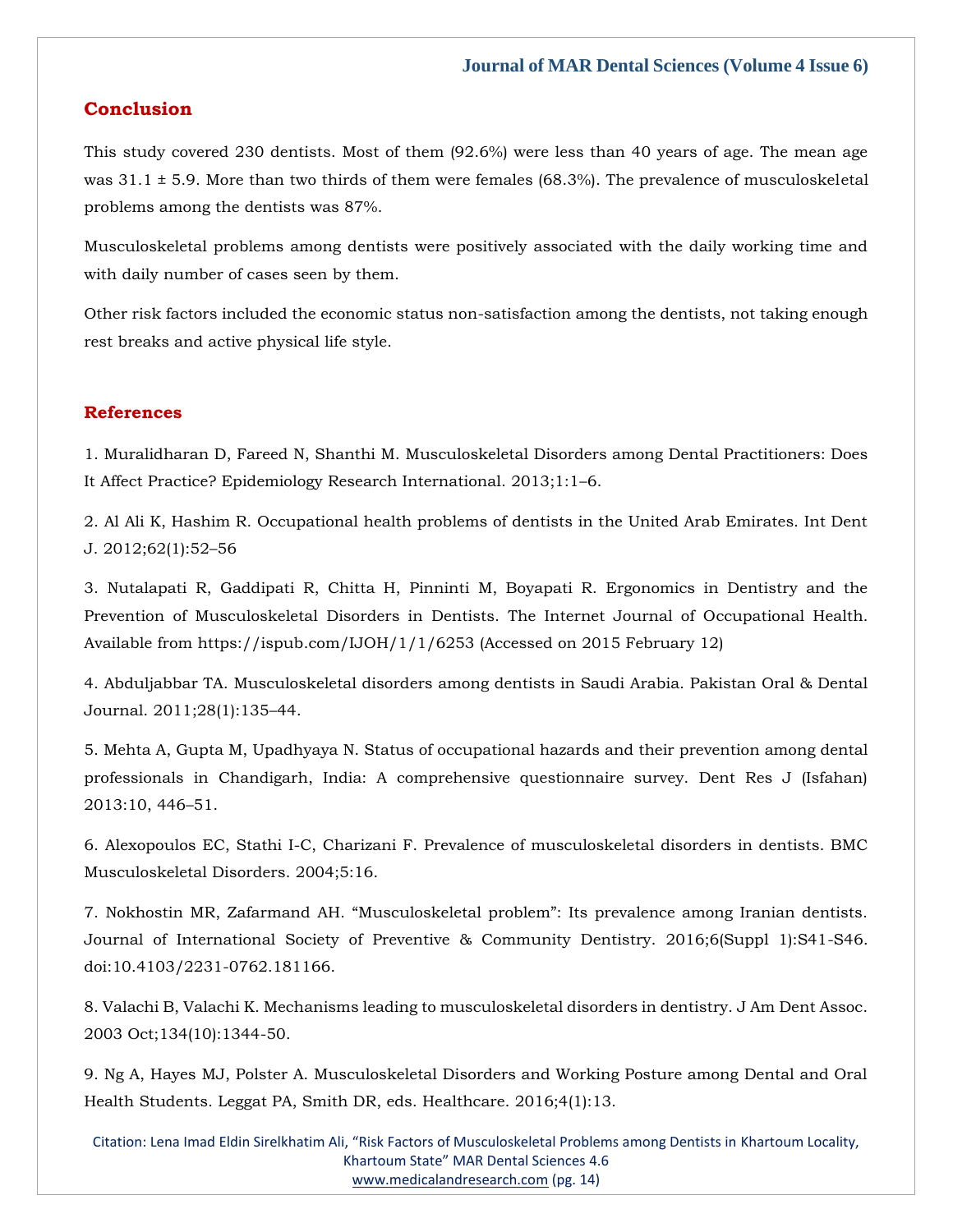[10. Pîrvu C, Pătraşcu I, Pîrvu D, Ionescu C. The dentist's operating posture](https://www.google.com/search?q=The+dentist%27s+operating+posture+-+ergonomic+aspects&sxsrf=APq-WBuFnwcILUnNUQnMmCTat94k5XMq3Q%3A1645438115665&ei=o2QTYtfwJ4KRseMP0cCnqAY&ved=0ahUKEwiXzojTxpD2AhWCSGwGHVHgCWUQ4dUDCA4&oq=The+dentist%27s+operating+posture+-+ergonomic+aspects&gs_lcp=Cgdnd3Mtd2l6EAwyCAghEBYQHRAeOgcIIxDqAhAnSgQIQRgASgQIRhgAUKwIWKwIYMMQaAFwAHgAgAF0iAF0kgEDMC4xmAEAoAEBoAECsAEKwAEB&sclient=gws-wiz) - ergonomic aspects. J Med [Life. 2014 Jun 15;7\(2\):177-82.](https://www.google.com/search?q=The+dentist%27s+operating+posture+-+ergonomic+aspects&sxsrf=APq-WBuFnwcILUnNUQnMmCTat94k5XMq3Q%3A1645438115665&ei=o2QTYtfwJ4KRseMP0cCnqAY&ved=0ahUKEwiXzojTxpD2AhWCSGwGHVHgCWUQ4dUDCA4&oq=The+dentist%27s+operating+posture+-+ergonomic+aspects&gs_lcp=Cgdnd3Mtd2l6EAwyCAghEBYQHRAeOgcIIxDqAhAnSgQIQRgASgQIRhgAUKwIWKwIYMMQaAFwAHgAgAF0iAF0kgEDMC4xmAEAoAEBoAECsAEKwAEB&sclient=gws-wiz)

[11. Ohlendorf D, Erbe C, Hauck I, et al. Restricted posture in dentistry](https://www.google.com/search?q=Restricted+posture+in+dentistry+%E2%80%93+a+kinematic+analysis+of+orthodontists&sxsrf=APq-WBvaJtw8iHChK-F6oijr9ohSKL48nQ%3A1645438134498&ei=tmQTYseNHdWQseMPytOd8AM&ved=0ahUKEwjHwIXcxpD2AhVVSGwGHcppBz4Q4dUDCA4&oq=Restricted+posture+in+dentistry+%E2%80%93+a+kinematic+analysis+of+orthodontists&gs_lcp=Cgdnd3Mtd2l6EAw6BwgjEOoCECdKBAhBGABKBAhGGABQ-QdY-QdgngtoAXABeACAAYABiAGAAZIBAzAuMZgBAKABAaABArABCsABAQ&sclient=gws-wiz) – a kinematic analysis of [orthodontists. BMC Musculoskeletal Disorders. 2017;18:275.](https://www.google.com/search?q=Restricted+posture+in+dentistry+%E2%80%93+a+kinematic+analysis+of+orthodontists&sxsrf=APq-WBvaJtw8iHChK-F6oijr9ohSKL48nQ%3A1645438134498&ei=tmQTYseNHdWQseMPytOd8AM&ved=0ahUKEwjHwIXcxpD2AhVVSGwGHcppBz4Q4dUDCA4&oq=Restricted+posture+in+dentistry+%E2%80%93+a+kinematic+analysis+of+orthodontists&gs_lcp=Cgdnd3Mtd2l6EAw6BwgjEOoCECdKBAhBGABKBAhGGABQ-QdY-QdgngtoAXABeACAAYABiAGAAZIBAzAuMZgBAKABAaABArABCsABAQ&sclient=gws-wiz)

[12. Sakzewski L, Naser-ud-Din S. Work-related musculoskeletal disorders in dentists and orthodontists:](https://www.google.com/search?q=Work-related+musculoskeletal+disorders+in+dentists+and+orthodontists%3A+a+review+of+the+literature&sxsrf=APq-WBv9Jk1Vx4UPDyG1VTd0joC66OIurw%3A1645438152429&ei=yGQTYt_oGfqbseMP-varkAc&ved=0ahUKEwjf7MzkxpD2AhX6TWwGHXr7CnIQ4dUDCA4&oq=Work-related+musculoskeletal+disorders+in+dentists+and+orthodontists%3A+a+review+of+the+literature&gs_lcp=Cgdnd3Mtd2l6EAw6BwgjEOoCECdKBAhBGABKBAhGGABQvARYvARg1whoAXAAeACAAfYCiAH2ApIBAzMtMZgBAKABAaABArABCsABAQ&sclient=gws-wiz)  [a review of the literature. Work. 2014;48\(1\):37-45.](https://www.google.com/search?q=Work-related+musculoskeletal+disorders+in+dentists+and+orthodontists%3A+a+review+of+the+literature&sxsrf=APq-WBv9Jk1Vx4UPDyG1VTd0joC66OIurw%3A1645438152429&ei=yGQTYt_oGfqbseMP-varkAc&ved=0ahUKEwjf7MzkxpD2AhX6TWwGHXr7CnIQ4dUDCA4&oq=Work-related+musculoskeletal+disorders+in+dentists+and+orthodontists%3A+a+review+of+the+literature&gs_lcp=Cgdnd3Mtd2l6EAw6BwgjEOoCECdKBAhBGABKBAhGGABQvARYvARg1whoAXAAeACAAfYCiAH2ApIBAzMtMZgBAKABAaABArABCsABAQ&sclient=gws-wiz)

[13. Prudhvi K, Murthy K R. Self-reported musculoskeletal pain among dentists in Visakhapatnam: A](https://www.google.com/search?q=A+12-month+prevalence+study&sxsrf=APq-WBsZYmyOckkwMwosWWsVwr7aYo8nUA%3A1645438170565&ei=2mQTYvnjIc6UseMPpOKM6Ag&ved=0ahUKEwj5uJ_txpD2AhVOSmwGHSQxA40Q4dUDCA4&oq=A+12-month+prevalence+study&gs_lcp=Cgdnd3Mtd2l6EAwyBQghEKABOgcIIxDqAhAnSgQIQRgASgQIRhgAUJoDWJoDYM4GaAFwAHgAgAGPAYgBjwGSAQMwLjGYAQCgAQGgAQKwAQrAAQE&sclient=gws-wiz)  [12-month prevalence study. Indian J Dent Res 2016;27:348-52](https://www.google.com/search?q=A+12-month+prevalence+study&sxsrf=APq-WBsZYmyOckkwMwosWWsVwr7aYo8nUA%3A1645438170565&ei=2mQTYvnjIc6UseMPpOKM6Ag&ved=0ahUKEwj5uJ_txpD2AhVOSmwGHSQxA40Q4dUDCA4&oq=A+12-month+prevalence+study&gs_lcp=Cgdnd3Mtd2l6EAwyBQghEKABOgcIIxDqAhAnSgQIQRgASgQIRhgAUJoDWJoDYM4GaAFwAHgAgAGPAYgBjwGSAQMwLjGYAQCgAQGgAQKwAQrAAQE&sclient=gws-wiz)

[14. YI J, HU X, YAN B, ZHENG W, LI Y, ZHAO Z. High and specialty-related musculoskeletal disorders](https://www.google.com/search?q=High+and+specialty-related+musculoskeletal+disorders+afflict+dental+professionals+even+since+early+training+years&sxsrf=APq-WBvmHarU0OmrwxbnSBoRqKSpdJrT1A%3A1645438188023&ei=7GQTYpNM1J6x4w_u8Jm4Cg&ved=0ahUKEwiT8sj1xpD2AhVUT2wGHW54BqcQ4dUDCA4&oq=High+and+specialty-related+musculoskeletal+disorders+afflict+dental+professionals+even+since+early+training+years&gs_lcp=Cgdnd3Mtd2l6EAwyBwgjEOoCECcyBwgjEOoCECcyBwgjEOoCECcyBwgjEOoCECcyBwgjEOoCECcyBwgjEOoCECcyBwgjEOoCECcyBwgjEOoCECcyBwgjEOoCECcyBwgjEOoCECdKBAhBGABKBAhGGABQ3QJY3QJgkQZoAXABeACAAQCIAQCSAQCYAQCgAQGgAQKwAQrAAQE&sclient=gws-wiz)  [afflict dental professionals even since early training years. Journal of Applied Oral Science.](https://www.google.com/search?q=High+and+specialty-related+musculoskeletal+disorders+afflict+dental+professionals+even+since+early+training+years&sxsrf=APq-WBvmHarU0OmrwxbnSBoRqKSpdJrT1A%3A1645438188023&ei=7GQTYpNM1J6x4w_u8Jm4Cg&ved=0ahUKEwiT8sj1xpD2AhVUT2wGHW54BqcQ4dUDCA4&oq=High+and+specialty-related+musculoskeletal+disorders+afflict+dental+professionals+even+since+early+training+years&gs_lcp=Cgdnd3Mtd2l6EAwyBwgjEOoCECcyBwgjEOoCECcyBwgjEOoCECcyBwgjEOoCECcyBwgjEOoCECcyBwgjEOoCECcyBwgjEOoCECcyBwgjEOoCECcyBwgjEOoCECcyBwgjEOoCECdKBAhBGABKBAhGGABQ3QJY3QJgkQZoAXABeACAAQCIAQCSAQCYAQCgAQGgAQKwAQrAAQE&sclient=gws-wiz)  [2013;21\(4\):376-382.](https://www.google.com/search?q=High+and+specialty-related+musculoskeletal+disorders+afflict+dental+professionals+even+since+early+training+years&sxsrf=APq-WBvmHarU0OmrwxbnSBoRqKSpdJrT1A%3A1645438188023&ei=7GQTYpNM1J6x4w_u8Jm4Cg&ved=0ahUKEwiT8sj1xpD2AhVUT2wGHW54BqcQ4dUDCA4&oq=High+and+specialty-related+musculoskeletal+disorders+afflict+dental+professionals+even+since+early+training+years&gs_lcp=Cgdnd3Mtd2l6EAwyBwgjEOoCECcyBwgjEOoCECcyBwgjEOoCECcyBwgjEOoCECcyBwgjEOoCECcyBwgjEOoCECcyBwgjEOoCECcyBwgjEOoCECcyBwgjEOoCECcyBwgjEOoCECdKBAhBGABKBAhGGABQ3QJY3QJgkQZoAXABeACAAQCIAQCSAQCYAQCgAQGgAQKwAQrAAQE&sclient=gws-wiz)

[15. Gupta A, Ankola AV, Hebbal M. Dental ergonomics to combat musculoskeletal disorders: a review.](https://www.google.com/search?q=Dental+ergonomics+to+combat+musculoskeletal+disorders&sxsrf=APq-WBvMYFi8oNPYgw04ndawsBdP9camag%3A1645438212480&ei=BGUTYoTNHKiVseMP94qZ8A4&ved=0ahUKEwiE352Bx5D2AhWoSmwGHXdFBu4Q4dUDCA4&oq=Dental+ergonomics+to+combat+musculoskeletal+disorders&gs_lcp=Cgdnd3Mtd2l6EAwyBAgjECcyBggAEBYQHjoHCCMQ6gIQJ0oECEEYAEoECEYYAFCKA1iKA2C8BmgBcAB4AIABdIgBdJIBAzAuMZgBAKABAaABArABCsABAQ&sclient=gws-wiz)  [Int J Occup Saf Ergon. 2013;19\(4\):561-71.](https://www.google.com/search?q=Dental+ergonomics+to+combat+musculoskeletal+disorders&sxsrf=APq-WBvMYFi8oNPYgw04ndawsBdP9camag%3A1645438212480&ei=BGUTYoTNHKiVseMP94qZ8A4&ved=0ahUKEwiE352Bx5D2AhWoSmwGHXdFBu4Q4dUDCA4&oq=Dental+ergonomics+to+combat+musculoskeletal+disorders&gs_lcp=Cgdnd3Mtd2l6EAwyBAgjECcyBggAEBYQHjoHCCMQ6gIQJ0oECEEYAEoECEYYAFCKA1iKA2C8BmgBcAB4AIABdIgBdJIBAzAuMZgBAKABAaABArABCsABAQ&sclient=gws-wiz)

[16. Yamalik N. Musculoskeletal disorders \(MSDs\) and dental practice Part](https://www.google.com/search?q=Risk+factors+for+dentistry%2C+magnitude+of+the+problem%2C+prevention%2C+and+dental+ergonomics&sxsrf=APq-WBtozHewl3lPHbSqUY8jLIu7_LX4rw%3A1645438231704&ei=F2UTYtuvKoWaseMP9puw6Ag&ved=0ahUKEwibl7OKx5D2AhUFTWwGHfYNDI0Q4dUDCA4&oq=Risk+factors+for+dentistry%2C+magnitude+of+the+problem%2C+prevention%2C+and+dental+ergonomics&gs_lcp=Cgdnd3Mtd2l6EAw6BwgjEOoCECdKBAhBGABKBAhGGABQhgNYhgNgqgZoAXAAeACAAXSIAXSSAQMwLjGYAQCgAQGgAQKwAQrAAQE&sclient=gws-wiz) 2. Risk factors for dentistry, [magnitude of the problem, prevention, and dental ergonomics. Int Dent J. 2007 Feb;57\(1\):45-54.](https://www.google.com/search?q=Risk+factors+for+dentistry%2C+magnitude+of+the+problem%2C+prevention%2C+and+dental+ergonomics&sxsrf=APq-WBtozHewl3lPHbSqUY8jLIu7_LX4rw%3A1645438231704&ei=F2UTYtuvKoWaseMP9puw6Ag&ved=0ahUKEwibl7OKx5D2AhUFTWwGHfYNDI0Q4dUDCA4&oq=Risk+factors+for+dentistry%2C+magnitude+of+the+problem%2C+prevention%2C+and+dental+ergonomics&gs_lcp=Cgdnd3Mtd2l6EAw6BwgjEOoCECdKBAhBGABKBAhGGABQhgNYhgNgqgZoAXAAeACAAXSIAXSSAQMwLjGYAQCgAQGgAQKwAQrAAQE&sclient=gws-wiz)

[17. Hagberg M, Violante FS, Bonfiglioli R, et al. Prevention of musculoskeletal disorders in workers:](https://www.google.com/search?q=Prevention+of+musculoskeletal+disorders+in+workers%3A+classification+and+health+surveillance+%E2%80%93+statements+of+the+Scientific+Committee+on+Musculoskeletal+Disorders+of+the+International+Commission+on+Occupational+Health&sxsrf=APq-WBsxuo9hEPGg3tfcMYJp48vzNDOitQ%3A1645438256166&ei=MGUTYtvACd-QseMPtp2zmAQ&ved=0ahUKEwjbmIiWx5D2AhVfSGwGHbbODEMQ4dUDCA4&oq=Prevention+of+musculoskeletal+disorders+in+workers%3A+classification+and+health+surveillance+%E2%80%93+statements+of+the+Scientific+Committee+on+Musculoskeletal+Disorders+of+the+International+Commission+on+Occupational+Health&gs_lcp=Cgdnd3Mtd2l6EAwyBwgjEOoCECcyBwgjEOoCECcyBwgjEOoCECcyBwgjEOoCECcyBwgjEOoCECcyBwgjEOoCECcyBwgjEOoCECcyBwgjEOoCECcyBwgjEOoCECcyBwgjEOoCECdKBAhBGABKBAhGGABQjQhYjQhgig1oAXABeACAAQCIAQCSAQCYAQCgAQGgAQKwAQrAAQE&sclient=gws-wiz)  classification and health surveillance – [statements of the Scientific Committee on Musculoskeletal](https://www.google.com/search?q=Prevention+of+musculoskeletal+disorders+in+workers%3A+classification+and+health+surveillance+%E2%80%93+statements+of+the+Scientific+Committee+on+Musculoskeletal+Disorders+of+the+International+Commission+on+Occupational+Health&sxsrf=APq-WBsxuo9hEPGg3tfcMYJp48vzNDOitQ%3A1645438256166&ei=MGUTYtvACd-QseMPtp2zmAQ&ved=0ahUKEwjbmIiWx5D2AhVfSGwGHbbODEMQ4dUDCA4&oq=Prevention+of+musculoskeletal+disorders+in+workers%3A+classification+and+health+surveillance+%E2%80%93+statements+of+the+Scientific+Committee+on+Musculoskeletal+Disorders+of+the+International+Commission+on+Occupational+Health&gs_lcp=Cgdnd3Mtd2l6EAwyBwgjEOoCECcyBwgjEOoCECcyBwgjEOoCECcyBwgjEOoCECcyBwgjEOoCECcyBwgjEOoCECcyBwgjEOoCECcyBwgjEOoCECcyBwgjEOoCECcyBwgjEOoCECdKBAhBGABKBAhGGABQjQhYjQhgig1oAXABeACAAQCIAQCSAQCYAQCgAQGgAQKwAQrAAQE&sclient=gws-wiz)  [Disorders of the International Commission on Occupational Health. BMC Musculoskeletal Disorders.](https://www.google.com/search?q=Prevention+of+musculoskeletal+disorders+in+workers%3A+classification+and+health+surveillance+%E2%80%93+statements+of+the+Scientific+Committee+on+Musculoskeletal+Disorders+of+the+International+Commission+on+Occupational+Health&sxsrf=APq-WBsxuo9hEPGg3tfcMYJp48vzNDOitQ%3A1645438256166&ei=MGUTYtvACd-QseMPtp2zmAQ&ved=0ahUKEwjbmIiWx5D2AhVfSGwGHbbODEMQ4dUDCA4&oq=Prevention+of+musculoskeletal+disorders+in+workers%3A+classification+and+health+surveillance+%E2%80%93+statements+of+the+Scientific+Committee+on+Musculoskeletal+Disorders+of+the+International+Commission+on+Occupational+Health&gs_lcp=Cgdnd3Mtd2l6EAwyBwgjEOoCECcyBwgjEOoCECcyBwgjEOoCECcyBwgjEOoCECcyBwgjEOoCECcyBwgjEOoCECcyBwgjEOoCECcyBwgjEOoCECcyBwgjEOoCECcyBwgjEOoCECdKBAhBGABKBAhGGABQjQhYjQhgig1oAXABeACAAQCIAQCSAQCYAQCgAQGgAQKwAQrAAQE&sclient=gws-wiz)  [2012;13:109.](https://www.google.com/search?q=Prevention+of+musculoskeletal+disorders+in+workers%3A+classification+and+health+surveillance+%E2%80%93+statements+of+the+Scientific+Committee+on+Musculoskeletal+Disorders+of+the+International+Commission+on+Occupational+Health&sxsrf=APq-WBsxuo9hEPGg3tfcMYJp48vzNDOitQ%3A1645438256166&ei=MGUTYtvACd-QseMPtp2zmAQ&ved=0ahUKEwjbmIiWx5D2AhVfSGwGHbbODEMQ4dUDCA4&oq=Prevention+of+musculoskeletal+disorders+in+workers%3A+classification+and+health+surveillance+%E2%80%93+statements+of+the+Scientific+Committee+on+Musculoskeletal+Disorders+of+the+International+Commission+on+Occupational+Health&gs_lcp=Cgdnd3Mtd2l6EAwyBwgjEOoCECcyBwgjEOoCECcyBwgjEOoCECcyBwgjEOoCECcyBwgjEOoCECcyBwgjEOoCECcyBwgjEOoCECcyBwgjEOoCECcyBwgjEOoCECcyBwgjEOoCECdKBAhBGABKBAhGGABQjQhYjQhgig1oAXABeACAAQCIAQCSAQCYAQCgAQGgAQKwAQrAAQE&sclient=gws-wiz)

[18. Bedi HS, Moon NJ, Bhatia V, Sidhu GK, Khan N. Evaluation of Musculoskeletal Disorders in Dentists](https://www.google.com/search?q=Evaluation+of+Musculoskeletal+Disorders+in+Dentists+and+Application+of+DMAIC+Technique+to+Improve+the+Ergonomics+at+Dental+Clinics+and+Meta-Analysis+of+Literature&sxsrf=APq-WBtp8Nte_fcqUPU6GYIKq5FxXO8U6w%3A1645438283903&ei=S2UTYq3FNqOTseMPpIa3-As&ved=0ahUKEwjtlqWjx5D2AhWjSWwGHSTDDb8Q4dUDCA4&oq=Evaluation+of+Musculoskeletal+Disorders+in+Dentists+and+Application+of+DMAIC+Technique+to+Improve+the+Ergonomics+at+Dental+Clinics+and+Meta-Analysis+of+Literature&gs_lcp=Cgdnd3Mtd2l6EAwyBwgjEOoCECcyBwgjEOoCECcyBwgjEOoCECcyBwgjEOoCECcyBwgjEOoCECcyBwgjEOoCECcyBwgjEOoCECcyBwgjEOoCECcyBwgjEOoCECcyBwgjEOoCECdKBAhBGABKBAhGGABQhgNYhgNg6AZoAXAAeACAAQCIAQCSAQCYAQCgAQGgAQKwAQrAAQE&sclient=gws-wiz)  [and Application of DMAIC Technique to Improve the Ergonomics at Dental Clinics and Meta-Analysis of](https://www.google.com/search?q=Evaluation+of+Musculoskeletal+Disorders+in+Dentists+and+Application+of+DMAIC+Technique+to+Improve+the+Ergonomics+at+Dental+Clinics+and+Meta-Analysis+of+Literature&sxsrf=APq-WBtp8Nte_fcqUPU6GYIKq5FxXO8U6w%3A1645438283903&ei=S2UTYq3FNqOTseMPpIa3-As&ved=0ahUKEwjtlqWjx5D2AhWjSWwGHSTDDb8Q4dUDCA4&oq=Evaluation+of+Musculoskeletal+Disorders+in+Dentists+and+Application+of+DMAIC+Technique+to+Improve+the+Ergonomics+at+Dental+Clinics+and+Meta-Analysis+of+Literature&gs_lcp=Cgdnd3Mtd2l6EAwyBwgjEOoCECcyBwgjEOoCECcyBwgjEOoCECcyBwgjEOoCECcyBwgjEOoCECcyBwgjEOoCECcyBwgjEOoCECcyBwgjEOoCECcyBwgjEOoCECcyBwgjEOoCECdKBAhBGABKBAhGGABQhgNYhgNg6AZoAXAAeACAAQCIAQCSAQCYAQCgAQGgAQKwAQrAAQE&sclient=gws-wiz)  [Literature. Journal of Clinical and Diagnostic Research](https://www.google.com/search?q=Evaluation+of+Musculoskeletal+Disorders+in+Dentists+and+Application+of+DMAIC+Technique+to+Improve+the+Ergonomics+at+Dental+Clinics+and+Meta-Analysis+of+Literature&sxsrf=APq-WBtp8Nte_fcqUPU6GYIKq5FxXO8U6w%3A1645438283903&ei=S2UTYq3FNqOTseMPpIa3-As&ved=0ahUKEwjtlqWjx5D2AhWjSWwGHSTDDb8Q4dUDCA4&oq=Evaluation+of+Musculoskeletal+Disorders+in+Dentists+and+Application+of+DMAIC+Technique+to+Improve+the+Ergonomics+at+Dental+Clinics+and+Meta-Analysis+of+Literature&gs_lcp=Cgdnd3Mtd2l6EAwyBwgjEOoCECcyBwgjEOoCECcyBwgjEOoCECcyBwgjEOoCECcyBwgjEOoCECcyBwgjEOoCECcyBwgjEOoCECcyBwgjEOoCECcyBwgjEOoCECcyBwgjEOoCECdKBAhBGABKBAhGGABQhgNYhgNg6AZoAXAAeACAAQCIAQCSAQCYAQCgAQGgAQKwAQrAAQE&sclient=gws-wiz) : JCDR. 2015;9(6):ZC01-ZC03.

[19. Gupta A, Ankola AV, Hebbal M. Optimizing human factors in dentistry. Dental Research Journal.](https://www.google.com/search?q=Optimizing+human+factors+in+dentistry.+&sxsrf=APq-WBs2SLBno2ZPnp2XdqLnn7vWkk7GRA%3A1645438302790&ei=XmUTYt_bL9OUseMPj_OVmA4&ved=0ahUKEwjfgqasx5D2AhVTSmwGHY95BeMQ4dUDCA4&oq=Optimizing+human+factors+in+dentistry.+&gs_lcp=Cgdnd3Mtd2l6EAwyCAghEBYQHRAeMggIIRAWEB0QHjIICCEQFhAdEB46BwgjEOoCECdKBAhBGABKBAhGGABQ6QFY6QFgvAVoAXAAeACAAWuIAWuSAQMwLjGYAQCgAQGgAQKwAQrAAQE&sclient=gws-wiz)  [2013;10\(2\):254-259.](https://www.google.com/search?q=Optimizing+human+factors+in+dentistry.+&sxsrf=APq-WBs2SLBno2ZPnp2XdqLnn7vWkk7GRA%3A1645438302790&ei=XmUTYt_bL9OUseMPj_OVmA4&ved=0ahUKEwjfgqasx5D2AhVTSmwGHY95BeMQ4dUDCA4&oq=Optimizing+human+factors+in+dentistry.+&gs_lcp=Cgdnd3Mtd2l6EAwyCAghEBYQHRAeMggIIRAWEB0QHjIICCEQFhAdEB46BwgjEOoCECdKBAhBGABKBAhGGABQ6QFY6QFgvAVoAXAAeACAAWuIAWuSAQMwLjGYAQCgAQGgAQKwAQrAAQE&sclient=gws-wiz)

[20. Artorio F, Franchignoni F, Ferriero G, Vercelli S, Odescalchi L, Augusti D, Migliario M. Work-related](https://www.google.com/search?q=Work-related+musculoskeletal+disorders+in+dentistry+professionals&sxsrf=APq-WBurTL2_b6epVOjHoFCjcFuaggpvqw%3A1645438316898&ei=bGUTYsqENrqfseMP4LOayAY&ved=0ahUKEwjK6oKzx5D2AhW6T2wGHeCZBmkQ4dUDCA4&oq=Work-related+musculoskeletal+disorders+in+dentistry+professionals&gs_lcp=Cgdnd3Mtd2l6EAw6BwgjEOoCECdKBAhBGABKBAhGGABQjwJYjwJgigdoAXAAeACAAXmIAXmSAQMwLjGYAQCgAQGgAQKwAQrAAQE&sclient=gws-wiz)  [musculoskeletal disorders in dentistry professionals. 2.](https://www.google.com/search?q=Work-related+musculoskeletal+disorders+in+dentistry+professionals&sxsrf=APq-WBurTL2_b6epVOjHoFCjcFuaggpvqw%3A1645438316898&ei=bGUTYsqENrqfseMP4LOayAY&ved=0ahUKEwjK6oKzx5D2AhW6T2wGHeCZBmkQ4dUDCA4&oq=Work-related+musculoskeletal+disorders+in+dentistry+professionals&gs_lcp=Cgdnd3Mtd2l6EAw6BwgjEOoCECdKBAhBGABKBAhGGABQjwJYjwJgigdoAXAAeACAAXmIAXmSAQMwLjGYAQCgAQGgAQKwAQrAAQE&sclient=gws-wiz) Prevention, ergonomic strategies and [therapeutic programs. G Ital Med Lav Ergon. 2005 Oct-Dec;27\(4\):442-8.](https://www.google.com/search?q=Work-related+musculoskeletal+disorders+in+dentistry+professionals&sxsrf=APq-WBurTL2_b6epVOjHoFCjcFuaggpvqw%3A1645438316898&ei=bGUTYsqENrqfseMP4LOayAY&ved=0ahUKEwjK6oKzx5D2AhW6T2wGHeCZBmkQ4dUDCA4&oq=Work-related+musculoskeletal+disorders+in+dentistry+professionals&gs_lcp=Cgdnd3Mtd2l6EAw6BwgjEOoCECdKBAhBGABKBAhGGABQjwJYjwJgigdoAXAAeACAAXmIAXmSAQMwLjGYAQCgAQGgAQKwAQrAAQE&sclient=gws-wiz)

[21. Droeze EH, Jonsson H. Evaluation of ergonomic interventions to reduce musculoskeletal disorders](https://www.google.com/search?q=Evaluation+of+ergonomic+interventions+to+reduce+musculoskeletal+disorders+of+dentists+in+the+Netherlands&sxsrf=APq-WBt5go15B1QSG6sAU91lUj03j0LSXw%3A1645438333108&ei=fWUTYt6FBpmYseMPsZ-C-Ao&ved=0ahUKEwieuOC6x5D2AhUZTGwGHbGPAK8Q4dUDCA4&oq=Evaluation+of+ergonomic+interventions+to+reduce+musculoskeletal+disorders+of+dentists+in+the+Netherlands&gs_lcp=Cgdnd3Mtd2l6EAwyBwgjEOoCECcyBwgjEOoCECcyBwgjEOoCECcyBwgjEOoCECcyBwgjEOoCECcyBwgjEOoCECcyBwgjEOoCECcyBwgjEOoCECcyBwgjEOoCECcyBwgjEOoCECdKBAhBGABKBAhGGABQywJYywJgkQhoAXABeACAAQCIAQCSAQCYAQCgAQGgAQKwAQrAAQE&sclient=gws-wiz)  [of dentists in the Netherlands. Work. 2005;25\(3\):211-20.](https://www.google.com/search?q=Evaluation+of+ergonomic+interventions+to+reduce+musculoskeletal+disorders+of+dentists+in+the+Netherlands&sxsrf=APq-WBt5go15B1QSG6sAU91lUj03j0LSXw%3A1645438333108&ei=fWUTYt6FBpmYseMPsZ-C-Ao&ved=0ahUKEwieuOC6x5D2AhUZTGwGHbGPAK8Q4dUDCA4&oq=Evaluation+of+ergonomic+interventions+to+reduce+musculoskeletal+disorders+of+dentists+in+the+Netherlands&gs_lcp=Cgdnd3Mtd2l6EAwyBwgjEOoCECcyBwgjEOoCECcyBwgjEOoCECcyBwgjEOoCECcyBwgjEOoCECcyBwgjEOoCECcyBwgjEOoCECcyBwgjEOoCECcyBwgjEOoCECcyBwgjEOoCECdKBAhBGABKBAhGGABQywJYywJgkQhoAXABeACAAQCIAQCSAQCYAQCgAQGgAQKwAQrAAQE&sclient=gws-wiz)

[22. Dehghan N, Aghilinejad M, Nassiri-Kashani MH, Amiri Z, Talebi A. The effect of intervention program](https://www.google.com/search?q=The+effect+of+intervention+program+on+reducing+musculoskeletal+disorders+in+dentists&sxsrf=APq-WBtHwuOlpaeRaGANrFjoQyCCHjWpZA%3A1645438347881&ei=i2UTYsueNbieseMP88uIwA0&ved=0ahUKEwiLkObBx5D2AhU4T2wGHfMlAtgQ4dUDCA4&oq=The+effect+of+intervention+program+on+reducing+musculoskeletal+disorders+in+dentists&gs_lcp=Cgdnd3Mtd2l6EAw6BwgjEOoCECdKBAhBGABKBAhGGABQiAhYiAhgygxoAXAAeACAAWmIAWmSAQMwLjGYAQCgAQGgAQKwAQrAAQE&sclient=gws-wiz)  [on reducing musculoskeletal disorders in dentists. Medical Journal of the Islamic Republic of Iran.](https://www.google.com/search?q=The+effect+of+intervention+program+on+reducing+musculoskeletal+disorders+in+dentists&sxsrf=APq-WBtHwuOlpaeRaGANrFjoQyCCHjWpZA%3A1645438347881&ei=i2UTYsueNbieseMP88uIwA0&ved=0ahUKEwiLkObBx5D2AhU4T2wGHfMlAtgQ4dUDCA4&oq=The+effect+of+intervention+program+on+reducing+musculoskeletal+disorders+in+dentists&gs_lcp=Cgdnd3Mtd2l6EAw6BwgjEOoCECdKBAhBGABKBAhGGABQiAhYiAhgygxoAXAAeACAAWmIAWmSAQMwLjGYAQCgAQGgAQKwAQrAAQE&sclient=gws-wiz)  [2016;30:472.](https://www.google.com/search?q=The+effect+of+intervention+program+on+reducing+musculoskeletal+disorders+in+dentists&sxsrf=APq-WBtHwuOlpaeRaGANrFjoQyCCHjWpZA%3A1645438347881&ei=i2UTYsueNbieseMP88uIwA0&ved=0ahUKEwiLkObBx5D2AhU4T2wGHfMlAtgQ4dUDCA4&oq=The+effect+of+intervention+program+on+reducing+musculoskeletal+disorders+in+dentists&gs_lcp=Cgdnd3Mtd2l6EAw6BwgjEOoCECdKBAhBGABKBAhGGABQiAhYiAhgygxoAXAAeACAAWmIAWmSAQMwLjGYAQCgAQGgAQKwAQrAAQE&sclient=gws-wiz)

Citation: Lena Imad Eldin Sirelkhatim Ali, "Risk Factors of Musculoskeletal Problems among Dentists in Khartoum Locality, Khartoum State" MAR Dental Sciences 4.6 [www.medicalandresearch.com](http://www.medicalandresearch.com/) (pg. 15)